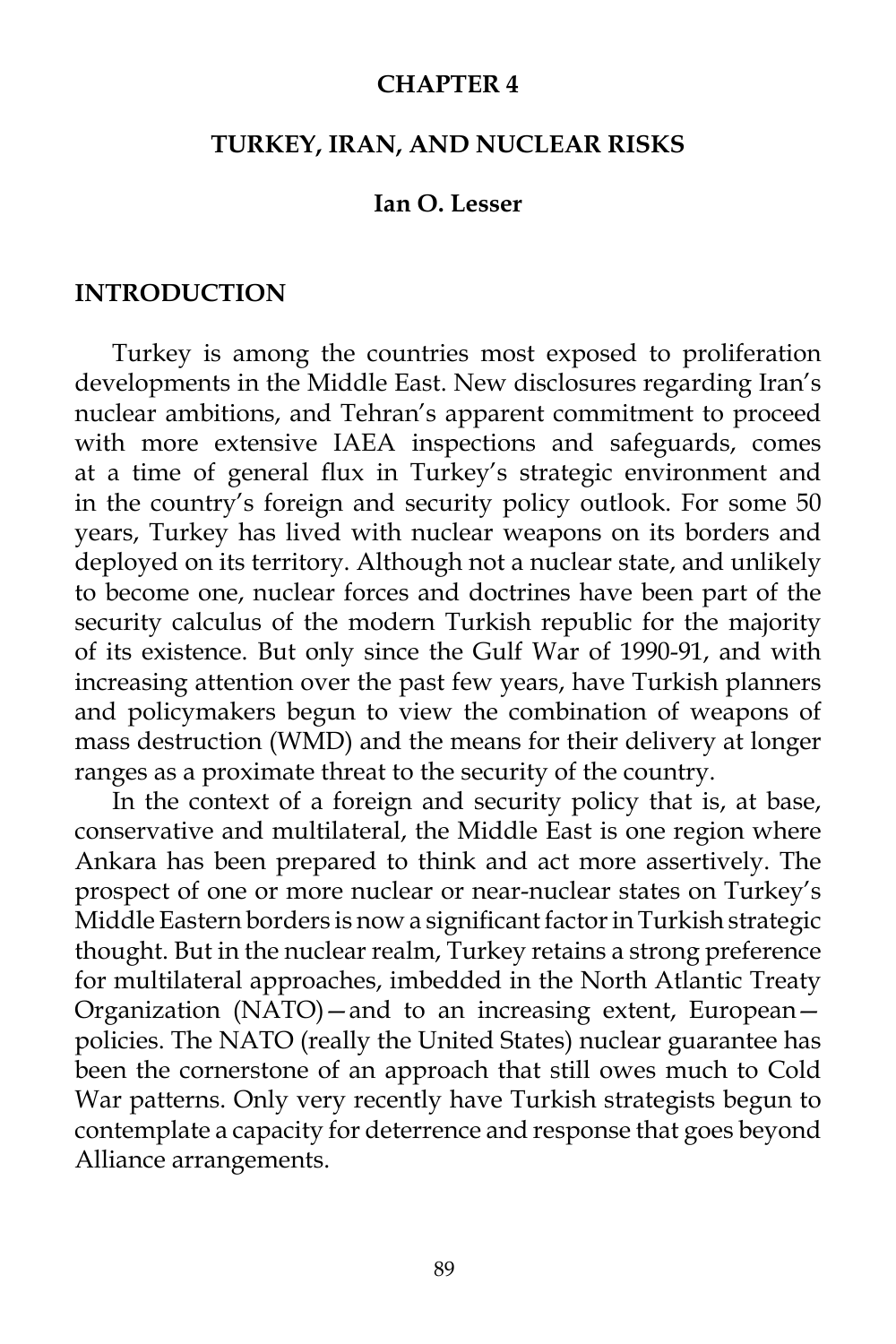Turks worry about the reliability of both NATO and U.S. commitments to Turkish defense in Middle Eastern contingencies, and Turkey will be strongly affected by changes in Alliance strategy, missions, and cohesion, all of which are in flux. If the European Union (EU) does open formal accession talks with Ankara, as most Turks hope, the European part of this equation is set to grow in importance. While the defense dimension of Turkey's relations with Europe has been less prominent (and sometimes strained), this too is set to grow in prominence as the EU focuses more heavily on extra-European challenges, including proliferation.

 Could Turkey act more radically, outside multilateral arrangements, to meet risks posed by a nuclear-ready Iran? The short answer is yes, but it is not very likely. Could Turkey "go nuclear"? Again, the answer is yes, but it is most unlikely. The key in both cases would be a sharp deterioration in the quality of Turkish defense cooperation with the West, and a sense that Turkey was being left to go it alone in a dangerous geo-strategic setting. Overall, the existence of a nuclear-ready Iran poses some direct risks to Turkish security and many indirect but highly consequential ones. Implications for U.S. and Western policy abound.

 This chapter explores the contours of Turkey's perceptions and potential responses to a nuclear-ready Iran. Section One discusses the Turkish strategic context, both regional and functional. Section Two assesses relations with Iran in the context of proliferation challenges, including the effect on wider regional dynamics. Section Three treats the range of possible Turkish responses to a nuclear or near-nuclear Iran, and external influences on Turkish choices. Section Four offers conclusions and policy implications.

#### **SECTION ONE: THE TURKISH STRATEGIC CONTEXT**

 Turkey is a security-conscious society in which territorial defense and internal security remain priorities for the political class, the military, and the public. Broadly, the Turkish strategic culture displays several key characteristics that shape Ankara's approach to the challenge of a nuclear Iran, and relations with allies on proliferation matters. These characteristics include a pronounced sensitivity to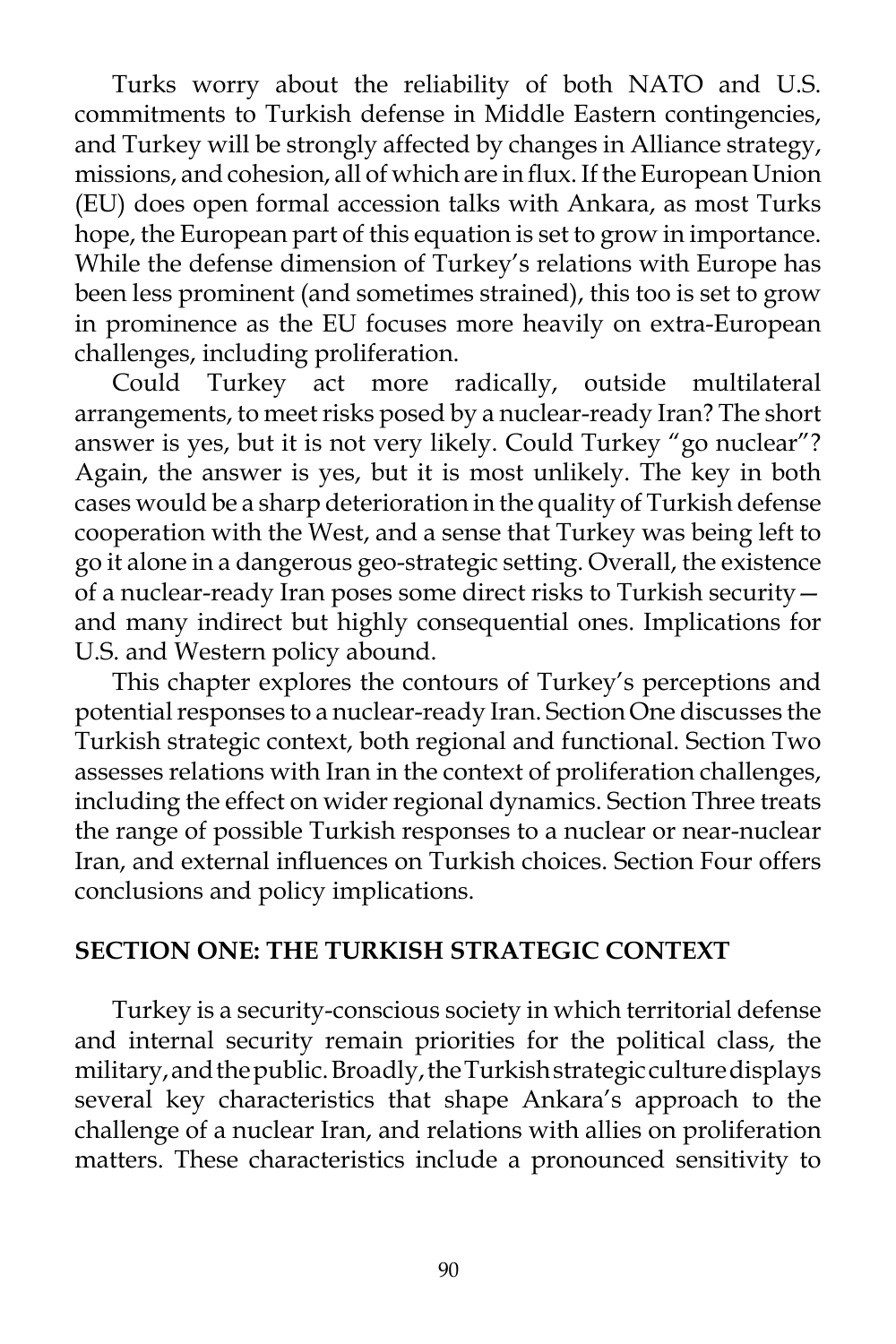questions of national sovereignty (far higher the modern norm in Europe), a low threshold of tolerance for national insecurity and threats to the "homeland," a high threshold for intervention outside the country, and a willingness to act massively and decisively when this threshold is crossed (e.g., Cyprus in 1974 and more recent cross border actions in northern Iraq). Foreign policy debates in Ankara are also characterized by an historic tension between the Ataturkist tradition of nonintervention, even isolation, and demands for more active regional engagement. Turkey shares many of these characteristics with the United States<sup>1</sup>

# **A Conservative Approach.**

 Turkish perceptions regarding Iran and proliferation issues are affected by a deep tradition of conservatism in foreign and security policy.2 As a former imperial power, Turkey takes its regional role seriously, and Turkish strategists like to take the long view. Often, this puts them somewhat out of step with their Western counterparts. As an example, despite the transformation of western relations with Russia since the end of the Cold War, Turks have retained a very wary approach to Russian power and geopolitical aims. They have remained highly sensitive to the nuclear aspects of Russian doctrine, and Russia's role in places like the Balkans and Cyprus—at a time when it has become fashionable to down-grade or dismiss the Russian factor in Europe and even Eurasia. In historical terms, Turkey has seen Russia as its primary geo-strategic competitor. Turkey's relations with Arab neighbors in the Middle East have been colored by the experience of empire, including its collapse, leaving a legacy of mutual diffidence and mistrust. Iran, by contrast, has been a relatively stable and predictable neighbor, with no history of conflict with Ottoman Turkey or the Turkish republic.

 Turks—like many others—have been relatively slow to adapt their security thinking to new risks, although this dimension of Turkey's conservatism in external policy is changing under pressure of new regional realities, and a new constellation of actors in the policymaking process. Turkey's very significant conventional military strength, with the second largest military establishment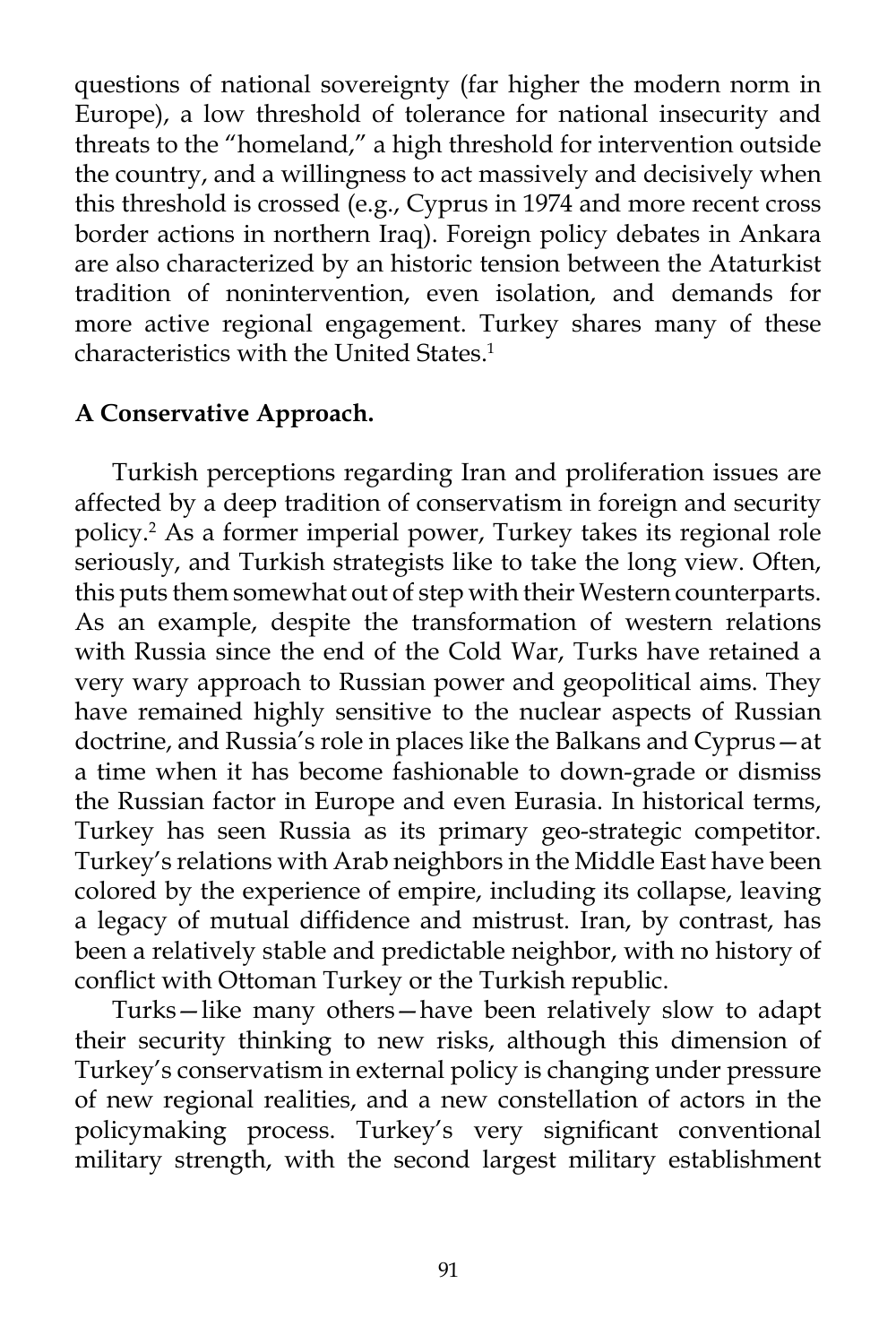in NATO, an increasingly modern force structure, and a growing capacity for power projection beyond its borders, is an important element in the country's perception of regional risks.<sup>3</sup> One the one hand, Turkey's overwhelming conventional superiority vis-á-vis its Middle Eastern neighbors, and its NATO membership, are obvious and very potent deterrents to aggression in relations with Iran, Iraq, and Syria. On the other hand, like their counterparts in Israel and the United States, Turkish strategists worry that their conventional superiority compels regional adversaries to adopt unconventional, asymmetric strategies. This can take the form of support for terrorism and insurgency, as with Syria's past support for the Kurdistan Workers Party (PKK), or the threat to use chemical, biological, or even nuclear weapons against Turkish population centers or bases.<sup>4</sup>

 Like other NATO allies, much Turkish thinking about nuclear forces and doctrine derives from Cold War experience. For 50 years, Turkey was a key forward location for intelligence and early warning on Soviet strategic forces and a base for potential nuclear operations against the Soviet Union. Nuclear-armed *Jupiter* missiles based in Turkey were traded away during the Cuban missile crisis, but Turkey continued to host tactical nuclear forces deployed in a NATO context. Turkish strategists remain attuned to shifts in Russian nuclear forces and doctrine. Even as Turkish-Russian political and economic relations have expanded dramatically over the past decade, security relations have remained tenuous, and Turks have been among the most sensitive of NATO members on the question of the re-nuclearization of Russian military doctrine.

# **Changing Perceptions of WMD Exposure.**

 Given the extraordinary extent of Turkey's exposure to WMD and missile risks emanating from the Middle East—easily the most pronounced in NATO—some analysts express surprise that Turkey did not signal its concern about proliferation issues earlier and more forcefully.5 As general concern about WMD in the Middle East grew among Western and Israeli strategists, even prior to the Gulf War, Ankara remained relatively unconcerned, adopting a "surprisingly nonchalant attitude" toward the threat.<sup>6</sup> Several explanations can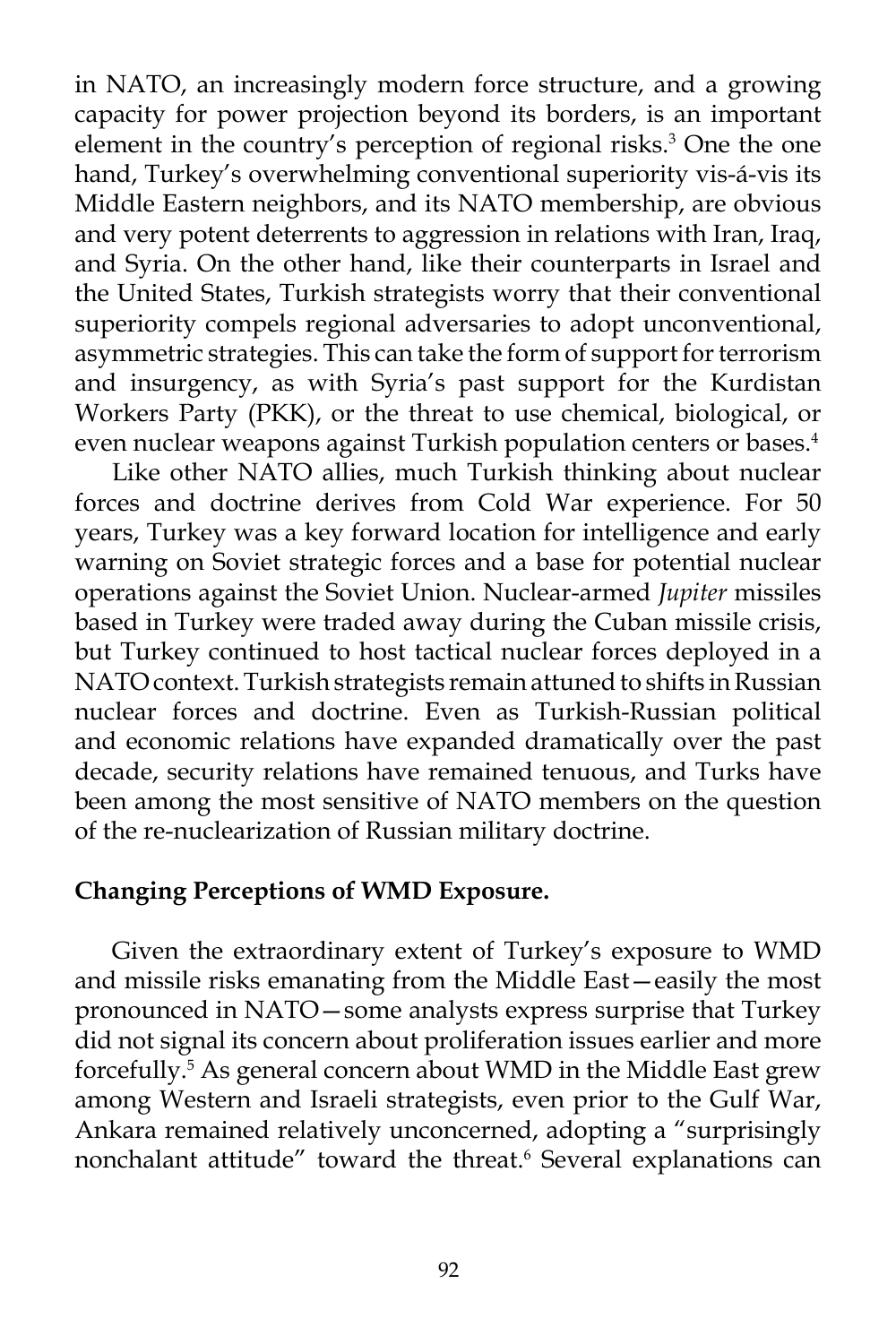be offered for this stance. First, a perception of substantial strategic depth, with the main Turkish population and economic centers at some distance from Middle Eastern borders.7 Obviously, as the range of missiles deployed in the region has increased, this perception has waned. Second, in line with Cold War thinking and prior to the troubling experience of the Gulf War in 1990, Turkey assumed that the NATO security guarantee was relevant and more than sufficient to deter regional, unconventional threats. Third, the Turkish security elite, like the Turkish elite in general, has preferred to focus on European and transatlantic issues, holding Middle Eastern problems at arms length wherever possible.

 Turkish military planners noted with concern the exchange of missile strikes during the so-called "war of the cities" during the Iran-Iraq war. But the Gulf War of 1990 was the real watershed in Turkish strategic perceptions regarding WMD and missile risks.<sup>8</sup> The war also had a negative effect on Turkey's assumptions about the predictability of the NATO security guarantee in "out-of-area" contingencies. Despite threats from Baghdad, Turkey was not targeted by Iraq in its Scud missile campaign. Nonetheless, the Ozal government's active role in the Gulf War coalition and the extensive air operations conducted from Incirlik Air Base, could well have made Turkey a target for retaliatory attack. During the run-up to the war, Turks were dismayed by the slow and contentious allied response to Ankara's request for NATO air defense reinforcements (an experience repeated in the months before the 2003 Iraq war). The *Scud* attacks on Israel and in the Gulf made a strong impression on the Turkish military, who took away the lesson that Turkey's large but rather out-dated military establishment required substantial modernization, including the ability to address WMD and missile risks from Iraq, Iran, and, above all, Syria.

 From the early 1990s, Turkey's small cadre of strategic analysts outside the government, including academic observers and journalists, began to pay increased attention to WMD and missile risks. At the official level, the response remained largely rhetorical. Turkey was never a particularly enthusiastic supporter of the United Nations Special Commission's (UNSCOM) work in Iraq, although Ankara clearly benefited from the military containment of Baghdad.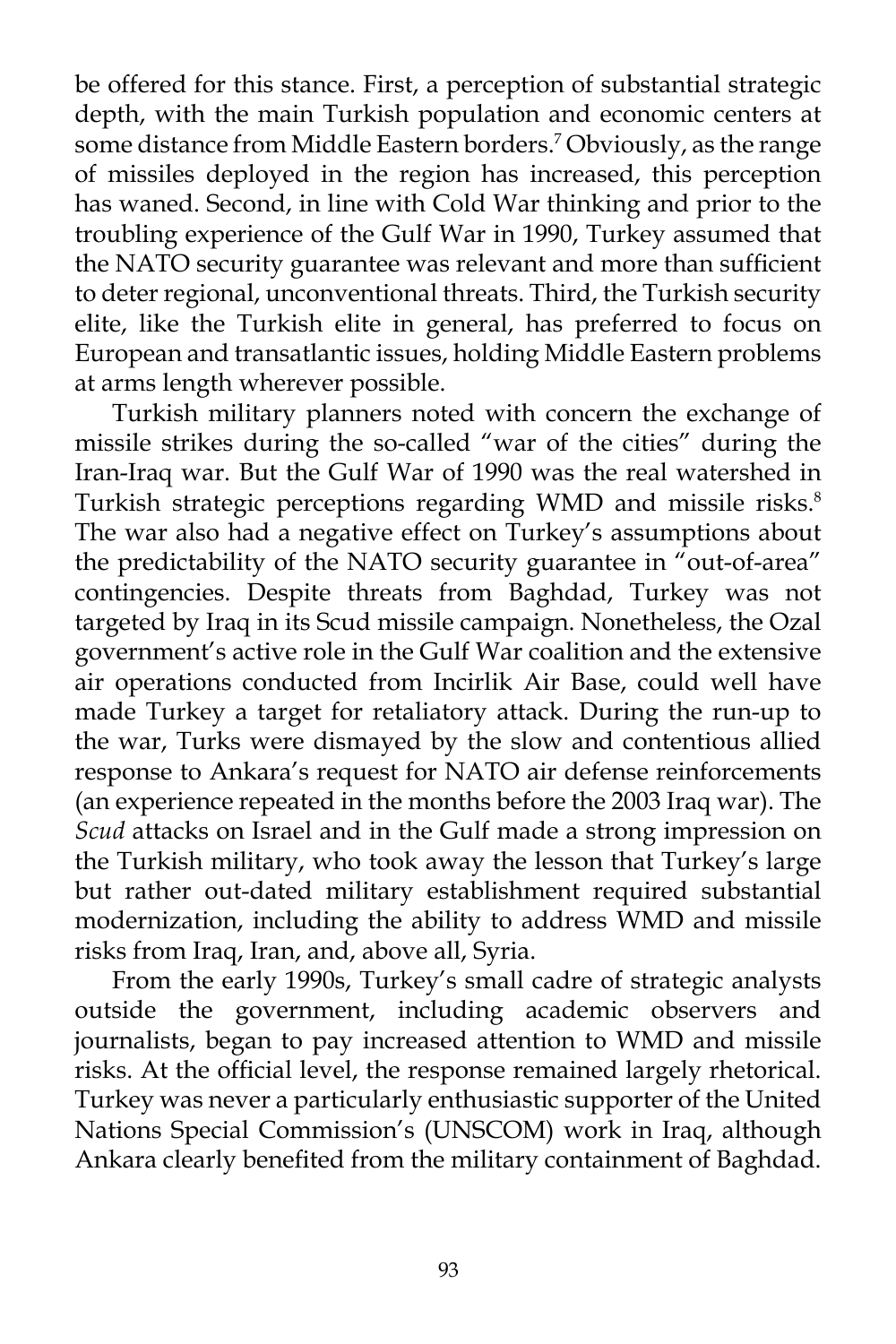With proximate reasons for conflict, Syrian chemical and improved-*Scud* programs remained the leading concern. Iran's nuclear and missile ambitions were seen as a more distant risk—linked more closely to American interests and behavior than to Turkish-Iranian dynamics.

 Growing attention to the WMD problem was reflected in changes to Turkey's air defense strategy, which for the first time (1993) included the concept of countering medium-range missiles and potential nuclear arsenals deployed in countries to the south and east, with "countering" a matter of forward planning for enhanced early warning and missile defense procurement. The Turkish mix of active and passive defense against WMD envisioned reliance on NATO assets for deterrence, hardening of military targets and command and control, and bolstering the ability to locate and attack mobile targets (a tough problem, even for far more capable allies). The informed public debate noted the importance of the issue, largely as reflected through American and Israeli analyses, but was generally dismissive of Turkey's own missile defense strategy.<sup>9</sup>

 As noted above, the general perception of threat from Iran and Iraq has been low. Turks in general have not shared the American concern regarding nuclear and missile risks emanating from either country, largely because Turkish observers find it difficult to imagine circumstances under which Iran or Iraq would employ such weapons against Turkey—except in retaliation for American intervention launched from Turkish bases. Turkey does have pronounced stakes in the future of Iran and Iraq, but these turn on questions of instability, consequences for Kurdish separatism affecting Turkey, the role of the region's Islamists in Turkish politics, and access to energy. The question of direct, state-to-state conflict has not loomed large in Turkish perceptions, in stark contrast to a far more unstable relationship with Syria.

## **The Israeli Factor.**

 Arguably, a leading factor in elevating Turkish attention to WMD risks, and Iranian WMD risks in particular, has been the development of a broad-based strategic relationship with Israel. Israel is an active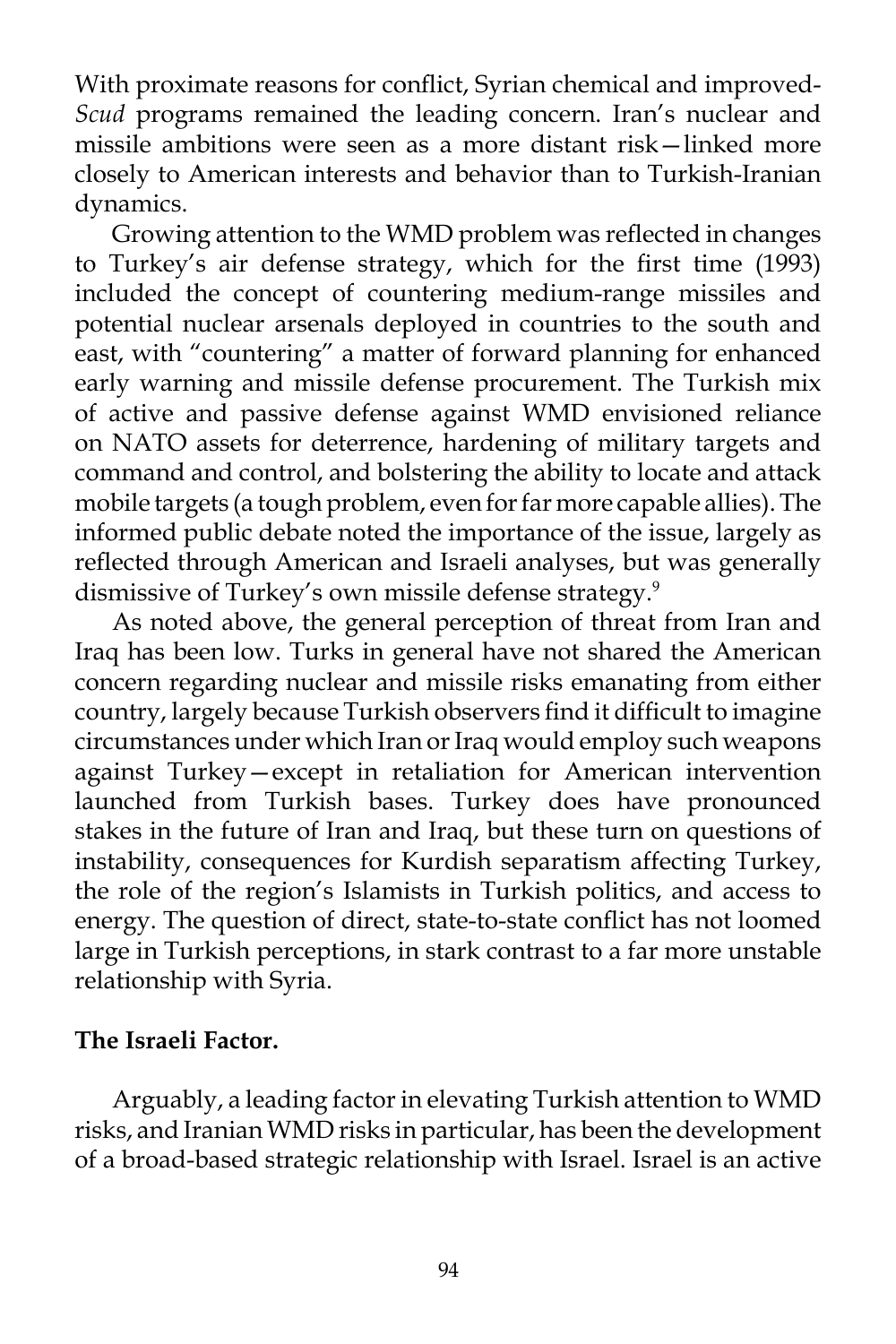participant in Turkey's defense modernization program, and there is an impressive degree of collaboration on training and intelligence sharing, including surveillance and possible responses to nuclear and missile threats. More broadly, there has been a substantial convergence in strategic perception and regional risk assessment, driven by increased dialogue and objective factors. This strategic relationship has been encouraged by Washington, but has its origins in Turkish and Israeli interests. In some cases, Turkey sees Israel as an alternative and perhaps more reliable supplier of defense goods and services than the United States or the EU. Iran's nuclear and missile capabilities are central to Israel's strategic outlook, and this has certainly reinforced the issue in Turkish thinking (the potential for Turkish-Israeli cooperation in strikes against Iran's nuclear facilities are discussed in Section Four). Neither the Islamist Erbakan government of the mid 1990s, nor the current government led by Prime Minister Erdogan, with its "recessed" Islamic roots, has interfered significantly with Turkish-Israeli relations—a portfolio in which the Turkish military continues to play a leading role.

#### **The Iraq War—and A More Diverse Security Debate.**

 The recent experience of the War in Iraq has focused Turkish attention firmly on the problem of northern Iraq, where Turks across the political spectrum perceive substantial stakes. The key variable here is the potential emergence of an independent Kurdish state out of the chaos in Iraq, and the effect this might have on Turkey's own Kurdish separatists. A secondary factor is Turkish affinity for Iraq's Turcomen, although this, too, is seen through the lens of the ethnic power balance in northern Iraq. Turks have been, and remain, less interested in the issue of WMD in Iraq, and tend to share European skepticism regarding the accuracy of pre-war intelligence (despite the fact that Turkish sources contributed to this intelligence, and Turkish analysts were no less convinced of Iraq's WMD capabilities than their opposite numbers in Europe and the United States).

 That said, the risk of chemical or missile attacks on Turkish territory certainly figured in the public debate about cooperation with the United States prior to the war. The net effect was to reinforce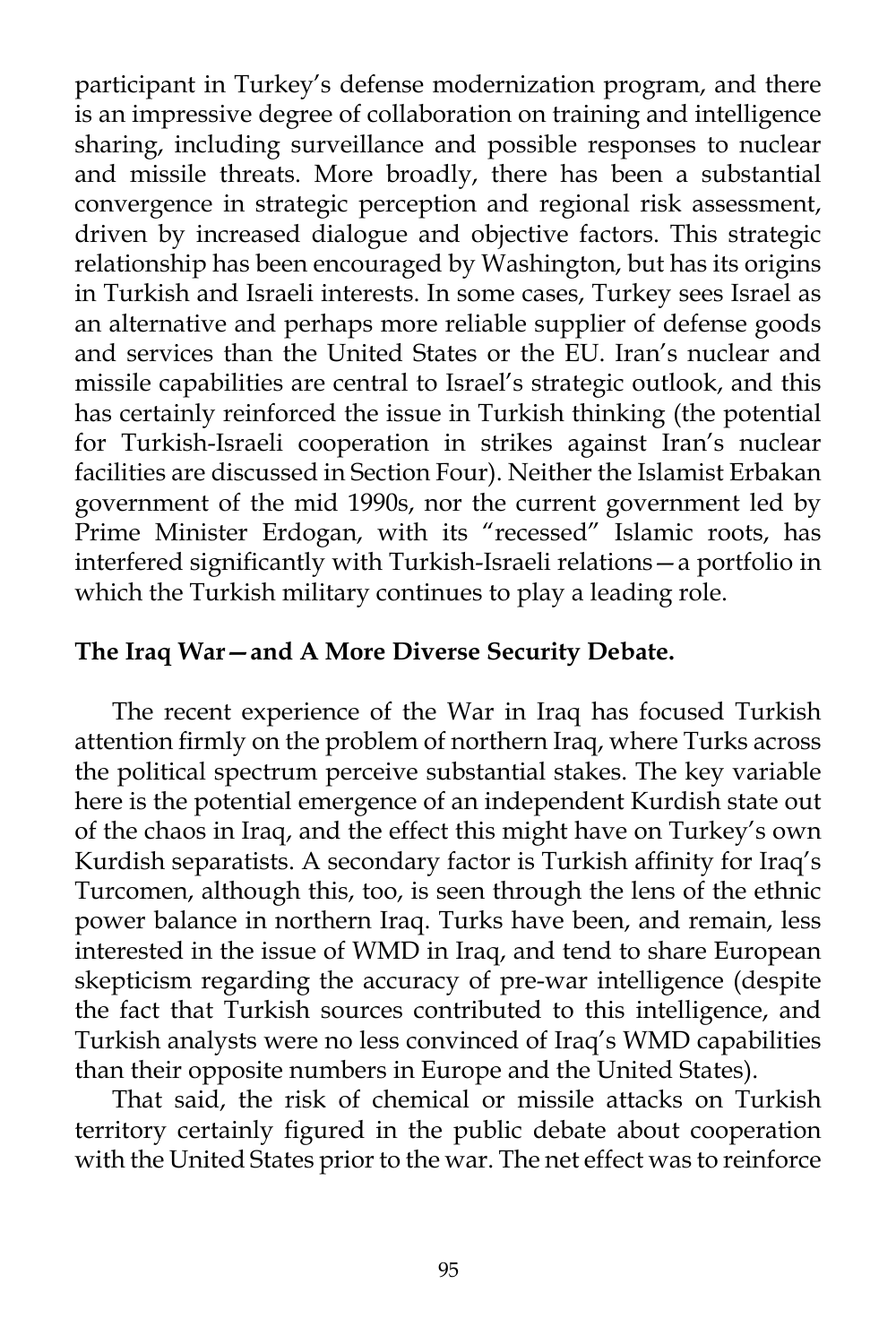the sense that Turkey had a stronger stake in regional stability than in regime change with an unpredictable neighbor. The failure of bilateral negotiations over access to Turkish facilities in the spring of 2003—a close run thing—had multiple sources.10 Turkish concerns about WMD exposure, and lackluster backing from NATO, played a small but measurable role in this calculus of cooperation.<sup>11</sup>

 Today, Turkey's perception of nuclear and missile risks is shaped by an increasingly diverse national debate on security questions. The outlook of the Turkish General Staff still counts heavily, of course. But independent analysts and a vigorous private media now play a key role—and public opinion counts. The new elites, from cosmopolitan business circles to more traditional elements associated with the current AKP government, tend to be less security conscious and more heavily focused on domestic reform. Their views on external issues, including proliferation, are influenced heavily by international debates and, to an ever-increasing extent, by attitudes in Europe. Absent a direct threat to Turkish security, Turks across the political spectrum are now as likely—perhaps more likely—to frame policy toward Iran and its WMD capabilities in European rather than American terms. Barring a sharp deterioration in relations with the EU, the desire to stay in the European mainstream will be a key factor in Turkey's approach to a nuclear-ready Iran in the years to come. The result may be pronounced tension between an Israeli and American-inspired hard line on proliferation matters, and a softer, "diplomacy first" approach flowing from Brussels. These disparate approaches could be brought into line if the EU begins to take proliferation risks more seriously.

# **SECTION TWO: VIEWS OF IRAN, ITS NUCLEAR AMBITIONS, AND REGIONAL DYNAMICS**

 In a region which Turks are inclined to treat as a source of risk rather than opportunity, relations with Iran have been essentially stable, with little of the propensity for assertiveness evident in relations with Syria.<sup>12</sup> Both states have traditionally seen each other as status quo powers, and pre-revolutionary Iran had much in common with the secular, modernizing, western-oriented society Ataturk had promoted in Turkey. Turks often refer to their "dangerous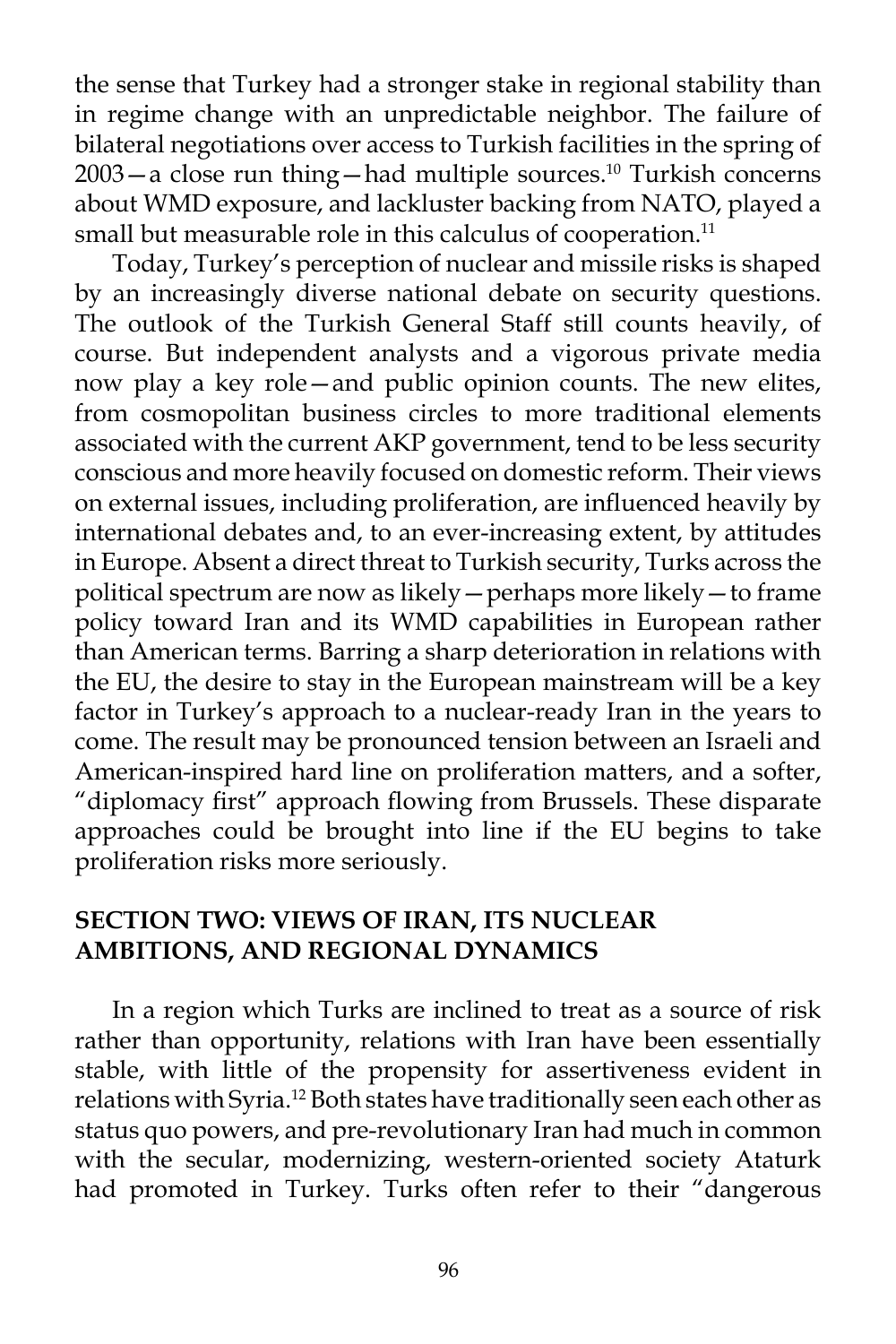neighborhood" in the Middle East, but are also quick to note that Turkey and Iran lack a recent history of armed conflict. As a broad generalization, Turks *take Iran seriously* as a society and as a regional power, something that cannot be said for Turkey's approach to Syria, Iraq, or the Arab Gulf states. Iran and Israel are treated as peers in the Middle East; Syria, Iraq, and the Arab states of the Gulf are not.<sup>13</sup>

### **Sources of Turkish Concern.**

 This relatively favorable view of Iran has been slow to change since the Iranian revolution. Only within the last few years have elements of the Turkish security establishment come to see Iran as a serious challenge, and even today there are strong countervailing interests in improved relations. The sources of Turkish concern are straightforward. First, Turkey's secular elites, including the military, increasingly have been concerned about the export of Islamic radicalism from Iran. This concern is driven by Iranian financial and other support for activists abroad, and the ebb and flow of Iran's support for international terrorism. An Iranian hand is sometimes seen in the construction of Turkish religious schools (where Saudi backing has certainly played a larger role) and the financing of Islamist movements. In reality, these are marginal factors on the Turkish political scene. But those inclined to worry about secularism in Turkey, including harder-line elements in the military and Kemalists of the old school, tend to see Iran as an internal security threat.

 Second, Iran is a key player with regard to the Kurdish issue in its regional setting, and relations on Kurdish matters continue to be a leading barometer of Turkish-Iranian relations as a whole. The history here is largely one of cooperation against a common fear of Kurdish separatism, but the vagaries of PKK/Kurdistan Workers/ Labour Party (KADEK) deployments have led to periodic frictions. When the expulsion of the PKK from Syria forced Kurdish insurgents to operate from bases in Iran, Ankara responded forcefully, and the Turkish air force reportedly struck PKK camps inside Iran in July 1999.

 Third, as noted earlier, Turkey increasingly has been concerned about the influence of WMD and missile proliferation on the security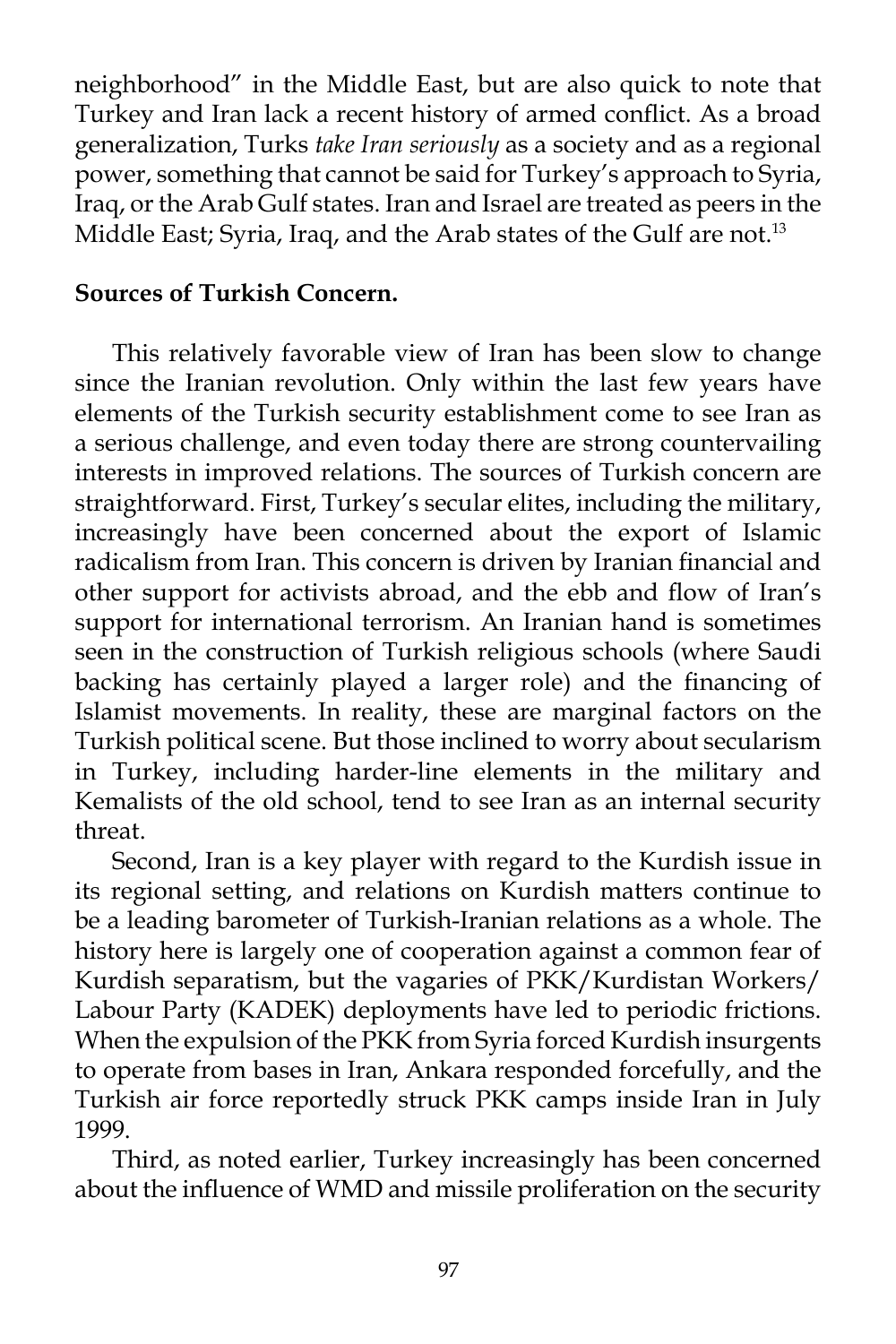environment, its own regional freedom of action, and that of its alliance partners. Iraq and Syria have also been part of this equation, and the WMD capabilities of these countries generally have been seen as posing a more proximate risk to Turkey. In the case of Syria, the regime's support for the PKK, against a background of frictions over territory and resources, actually brought the two countries to the brink of a military clash in 1998. Recurring Western military intervention in Iraq, and the use of Incirlik Air Base for Operation NORTHERN WATCH, made the possibility of Iraqi retaliation on Turkish soil an ongoing concern. In terms of its WMD capabilities and missile reach, Iran may have posed a more serious threat on paper, but few Turks worried about a clash with Iran in which WMD might become a factor—there was little rationale for conflict on either side. Indeed, Turkish economic interests in Iran, including access to natural gas, have been a strong countervailing factor.

#### **Sources of Iranian Concern—and Improved Ties.**

 On the Iranian side, there are also some concerns regarding Turkey, although none have risen to a level posing a risk of direct conflict. Under conditions of instability in Iran, Turkey could chose to foment separatism among ethnic Turks in Azerbaijan, although Ankara, with its own concerns about national integrity, has been wary of supporting separatist movements elsewhere, whether in Chechnya or Kosovo—despite some internal pressures to do so. Iran has also been troubled by the presence of Iranian opposition groups in Turkey, including elements of the *Mujahiddin-i Khalq*. Turkish secularism and membership in the Western strategic "club" surely trouble Iranian conservatives. More specifically, Turkey could facilitate American or Israeli intervention in Iran, including the provision of intelligence, bases, and over-flight rights for strikes against Iranian nuclear or missile facilities. But on the whole, Iranian decisions regarding strategy and force structure, including nuclear and missile programs, are almost certainly driven by other factors.

 Over the past year, Turkish-Iranian relations have improved considerably (as have Turkish relations with Syria), with four high-level Turkish visits to Iran, and six from Iran to Turkey. The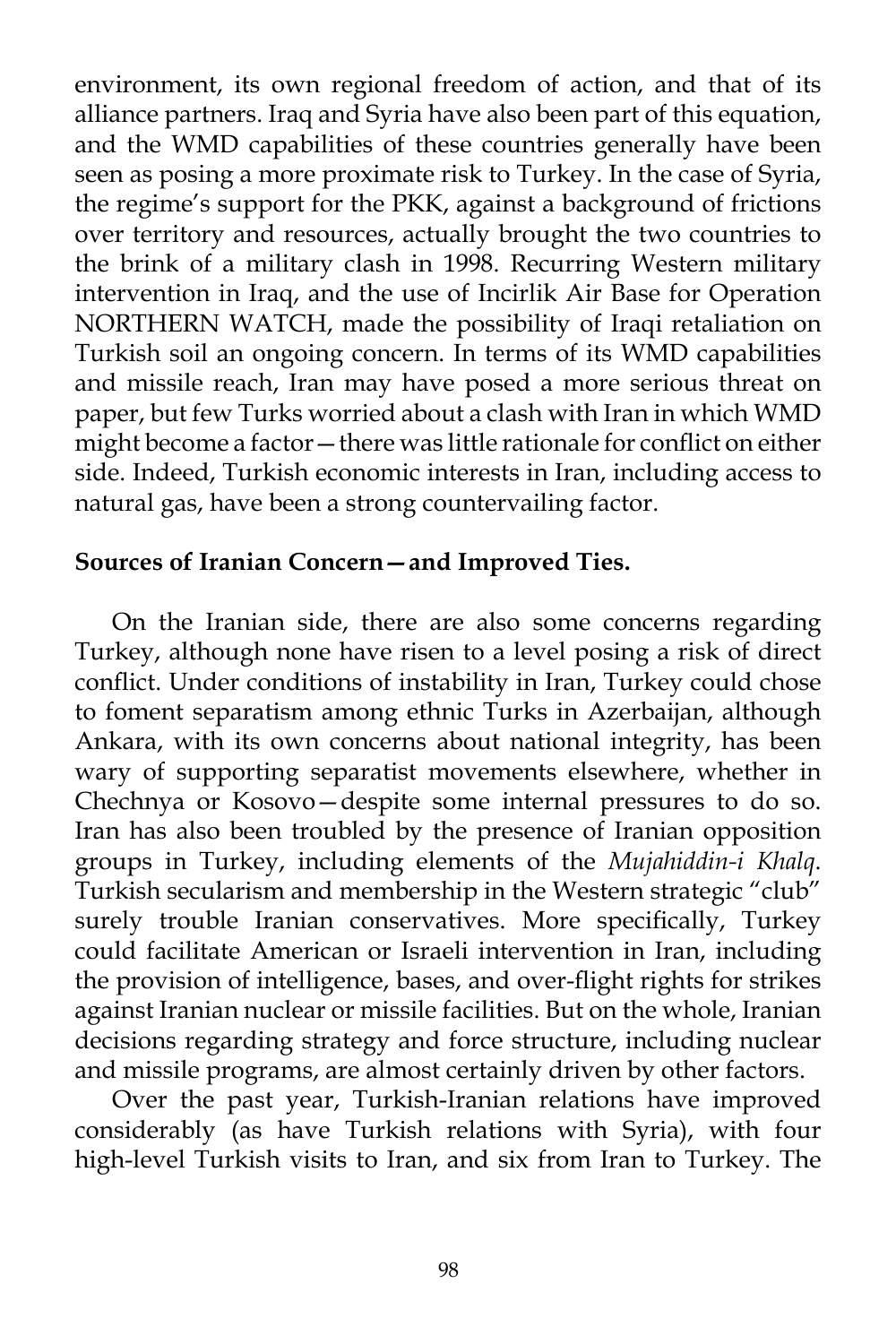bilateral dialogue has spanned economic and educational matters, as well as the critical question of policy toward Kurdish groups in northern Iraq. Iranian nuclear and missile programs do not seem to be part of this agenda, although Turkey has been supportive of EU-led efforts to forestall new UN-sponsored sanctions over WMD matters.14 Observers attribute this improvement in Turkish relations with Tehran (and Damascus) to several factors, from the desire for a concerted approach to northern Iraq, to the more open attitude of the Justice and Development Party (AKP) government to engagement with Iran. Not least, Ankara has followed the lead of Europe in its own more active engagement of both states over the past year.<sup>15</sup>

# **Effect of a Nuclear-Ready Iran on Turkish Interests and Regional Dynamics.**

 A nuclear-capable or near-nuclear Iran would pose both direct and indirect challenges to Turkish interests. In direct terms, a functioning Iranian nuclear arsenal, coupled with Iranian short and medium-range missiles, would pose a much more dramatic and politically salient threat to Turkish security, going well beyond the current rather amorphous sense of WMD threat. An open Iranian nuclear capability would place immediate pressure on Turkey's slow-moving missile defense plans, and would probably compel Ankara to press for a much more direct NATO (and EU) stance regarding Article V and other commitments in Middle Eastern contingencies. Exposure to a nuclear arsenal on Turkey's borders would not be a new phenomenon for Turkey—Turks have lived with the reality of Soviet and Russian nuclear power for decades but it would immensely increase the sense of insecurity in an already security-conscious society. In the absence of a predictable Western security guarantee, Ankara might also consider acquiring deterrent capabilities of its own, although the prospect for this is complicated and politically risky for Turkey.

 Given the paucity of proximate flashpoints in Turkish-Iranian relations, the consequences of a nuclear Iran are likely to be felt more heavily across a range of wider geopolitical interests (i.e., interests beyond the defense of Turkish territory per se). First, a nuclear Iran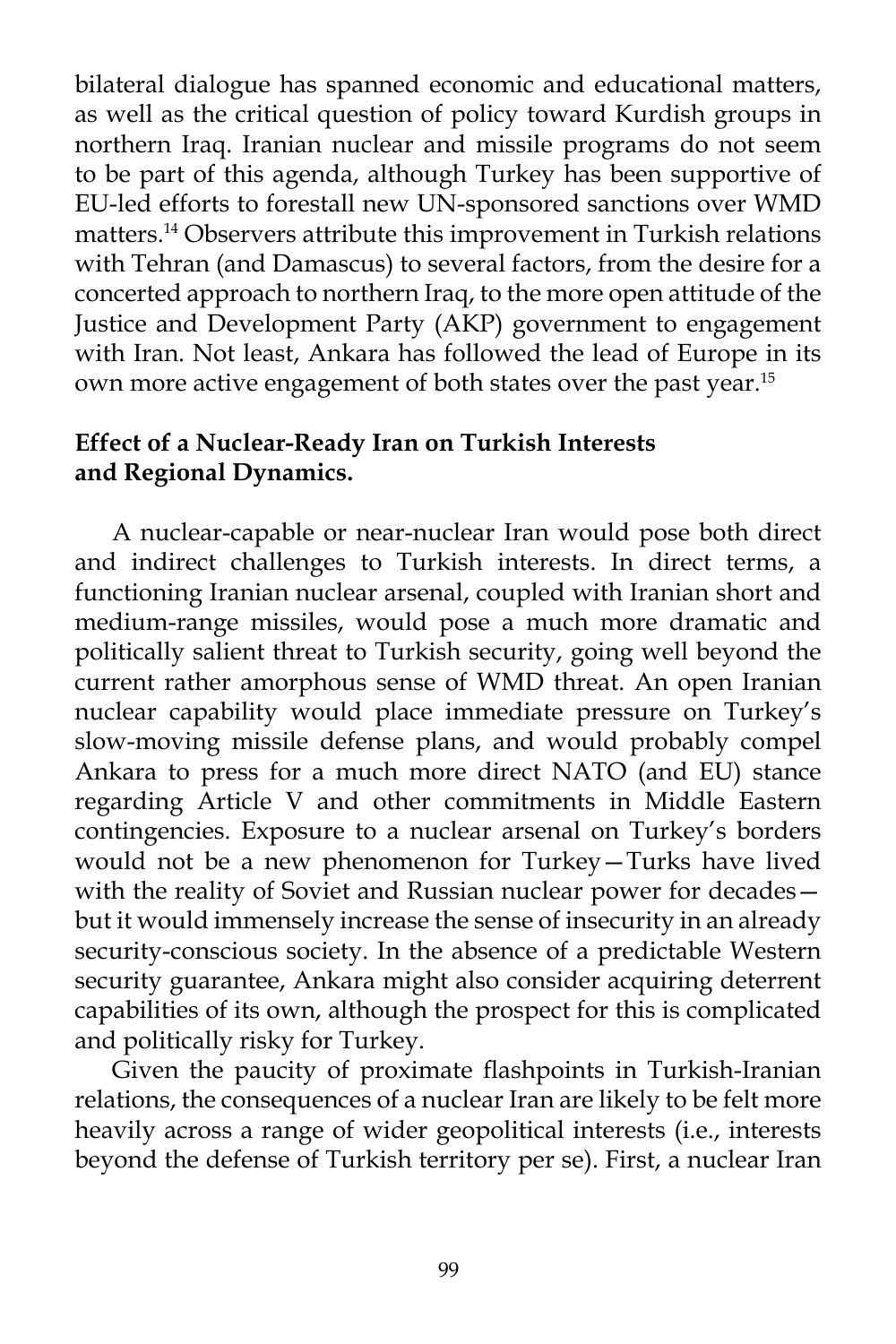would acquire new strategic weight in its relations with Ankara, among others. This could greatly complicate Turkish diplomacy over Kurds, energy, and other issues that have been at the center of the bilateral agenda. In a less easily measured way, it might also affect Turkey's relative regional standing, with implications for relations across the Middle East, the Caucasus, Central Asia, and even the Balkans.

 Second, a nuclear Iran would severely complicate Turkey's security relationships with Washington, Israel, and Europe. A new nuclear threat to Turkish territory, however theoretical, might encourage a convergence of strategic perception among those most affected by this development. In practical terms, however, Ankara will confront a series of new security dilemmas. Turkey's sense of regional exposure, and the need to "live" with neighbors, however unpalatable, is already a strong influence on the calculus of defense cooperation, as seen on numerous occasions since 1990, and as shown quite clearly in 2003. The potential for nuclear retaliation on Turkish territory would revive questions of alliance vulnerability, coupling, decoupling, and "singularization" familiar from the late Cold War.

 Given the near-term potential for Western and Israeli intervention in Iran, these would not be theoretical considerations for Ankara. Indeed, the very existence of a nuclear arsenal in Iran would immediately raise the likelihood of and stakes surrounding intervention—at least until Iran acquired a sufficiently credible nuclear capability to deter a conventional first strike. At which point a very different calculus would emerge, with Turkey playing a role analogous to Germany during the Cold War. Under these conditions, Turkish strategists would need to consider whether a nuclear confrontation between Iran and the West would likely to be fought over their heads—possible if Iran developed ballistic missiles of intercontinental range—or on Turkish territory. The prospect would surely reopen doctrinal debates about nuclear strategy within NATO, at a time when the Alliance is contemplating a formal role in security across the "greater Middle East."

 Turkey would not be alone in confronting these new dilemmas. For some time, southern European members of NATO have faced the reality of increasing exposure to retaliation from regimes across the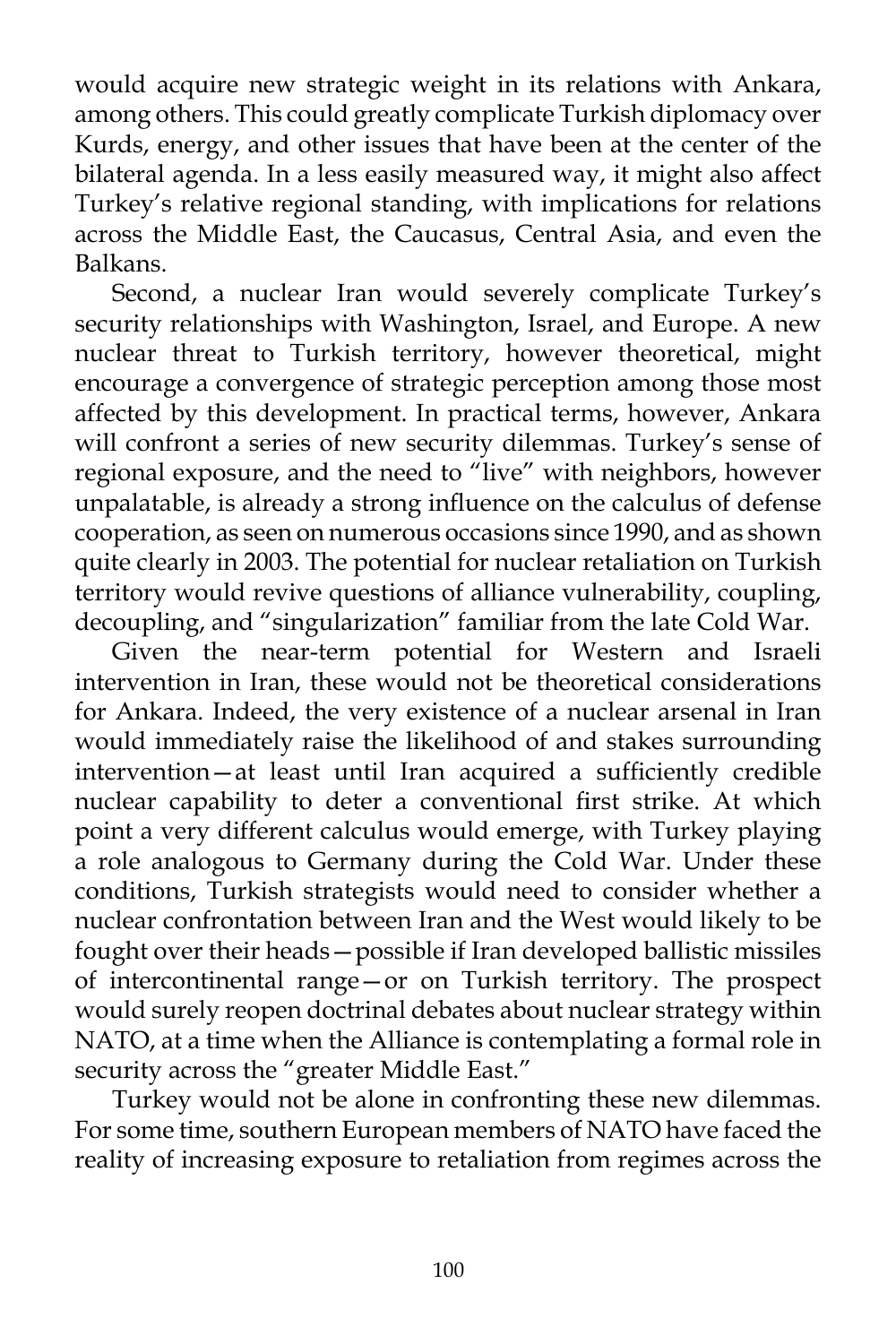Mediterranean. Southern Europe and the Mediterranean, the least nuclear of theaters during the Cold War, have emerged as leading centers of nuclear and other WMD risks in the current strategic environment. With Libya's decision to dismantle its WMD and missile inventory, the center of gravity for this "southern exposure" has shifted to the eastern Mediterranean, where Iranian, Syrian, and Egyptian arsenals continue to shape NATO and EU perceptions of WMD risk.

 Third, the advent of a nuclear Iran, and the possibility of a regional arms race embracing Turkey, could affect military balances and perceptions beyond the Middle East. Russia might feel compelled to respond, technically or doctrinally, to a nuclear Iran, with negative implications for the security of Turkey (unless the Russian response came as part of a concerted approach with the United States and Europe). Similarly, new nuclear and missile capabilities in Iran could have a cascading effect on security balances in the Balkans and the Aegean, where Greece is highly sensitive to changes in Turkish force structure and strategy. This effect has already been seen in the context of Turkish defense modernization (e.g., new air refueling tankers, airborne warning and control systems [AWACS], and army tactical missile systems [ATACMS]) aimed at Middle Eastern contingencies; it might also influence the Greek and Turkish interest in moving ahead with mutual and balanced force reductions, now being discussed.

 Finally, Turkey could become an even more prominent focus of Western concern as a transit route for the "leakage" of nuclear materials and technology. Turkey is already at the center of police and intelligence cooperation regarding the interdiction of nuclear contraband. A nuclear capable Iran would raise the specter of another marketplace for nuclear technology, along the lines of Pakistan. The existence of such a market on Turkey's borders would make Turkey an even more essential security partner for the United States and Europe, but might also reinforce existing European wariness regarding the security "baggage" Turkey brings to the table. Which raises a larger question of deep interest to Turkey: Will the EU want to acquire a formal border with Iraq, Syria, and a nuclear armed Iran? This is a question Turks would prefer not to have as part of the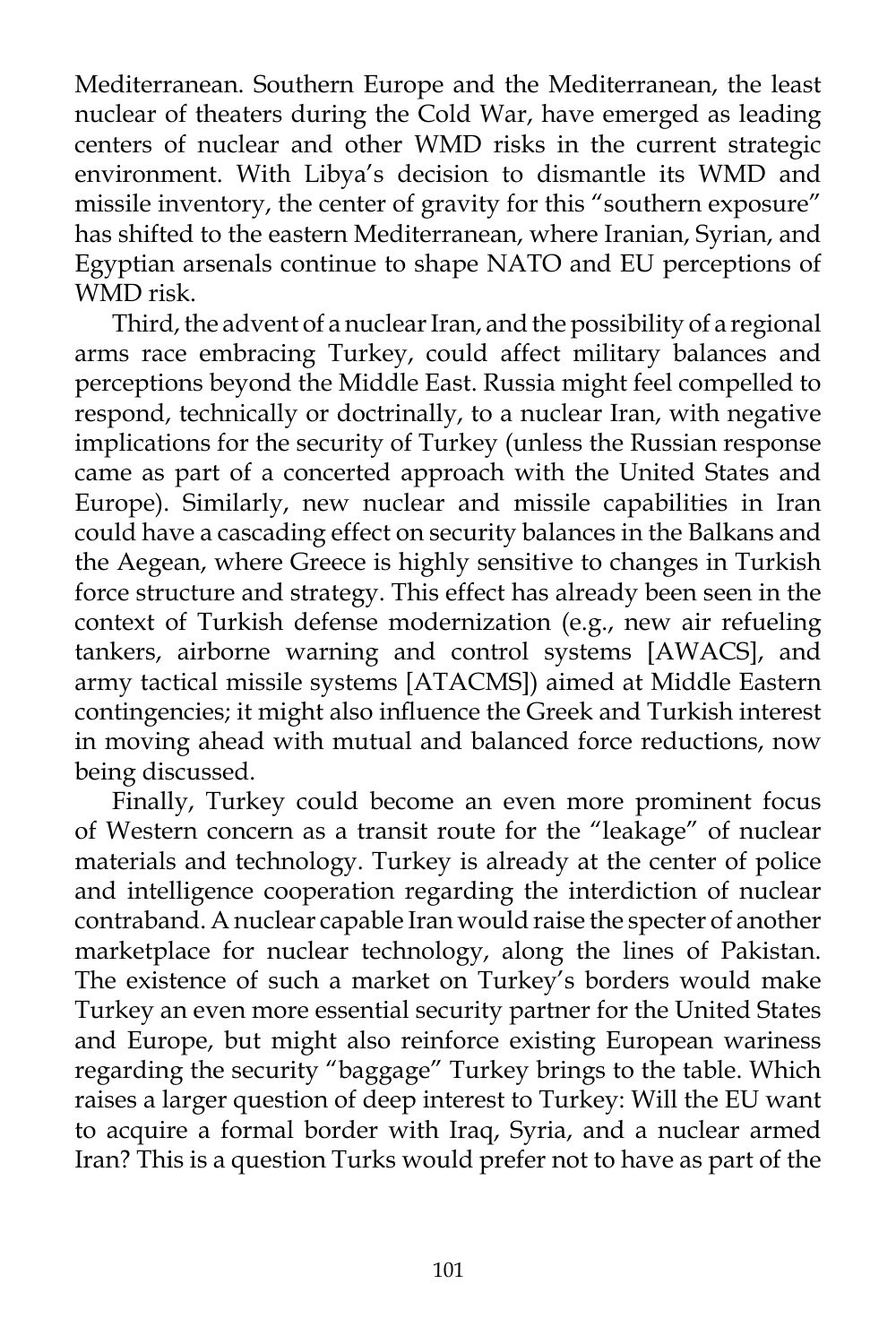equation in relations with Europe at a time of critical decisions on Turkey's EU candidacy.

 Under conditions of increased risk from a nuclear Iran, Turkey would have a very strong stake in the development of more active NATO and EU approaches to nonproliferation, counterproliferation, and missile defense. Ankara has been a leading proponent of multilateral initiatives in this area, especially those oriented toward the Mediterranean and the Middle East. Over the past few years, and with increasing urgency since 2003, NATO and the EU have placed proliferation issues higher on their agendas. The new European Security Strategy (the "Solana" document) identifies proliferation as a leading concern, and the EU now has in place an "action plan" on WMD.<sup>16</sup> The new, tougher EU approach to proliferators can be seen in recent policy toward Iran and especially Syria, in which trade and cooperation negotiations clearly have been linked to progress on the WMD front (another likely rationale for Libya's recent disarmament moves).17 As Turkey enters a critical phase in its relations with the EU, looking toward the formal opening of accession negotiations in 2005, it is likely to see a growing and very welcome tendency to take nuclear proliferation more seriously in Brussels.18

 NATO has had a series of initiatives in this area since the first Iraq war, and has devoted significant resources to improving intelligence sharing and command and control in WMD-related contingencies. But for both organizations, the improvements are largely in the realm of strategic concepts and doctrine, rather than capabilities. Confronted with a specific new nuclear threat from Iran, Turkey, like the United States and Israel, will focus on practical, operational responses rather than enhanced debate about the problem. Turkish policymakers will have the opportunity to encourage Alliance attention to nuclear risks and possible responses at the NATO summit in Istanbul in June 2004.

## **SECTION THREE: POSSIBLE TURKISH RESPONSES AND POLICY INFLUENCES**

 Revelations regarding the status of Iran's nuclear program, and the apparent Iranian commitment to enhanced International Atomic Energy Agency (IAEA) inspections, have not yet produced a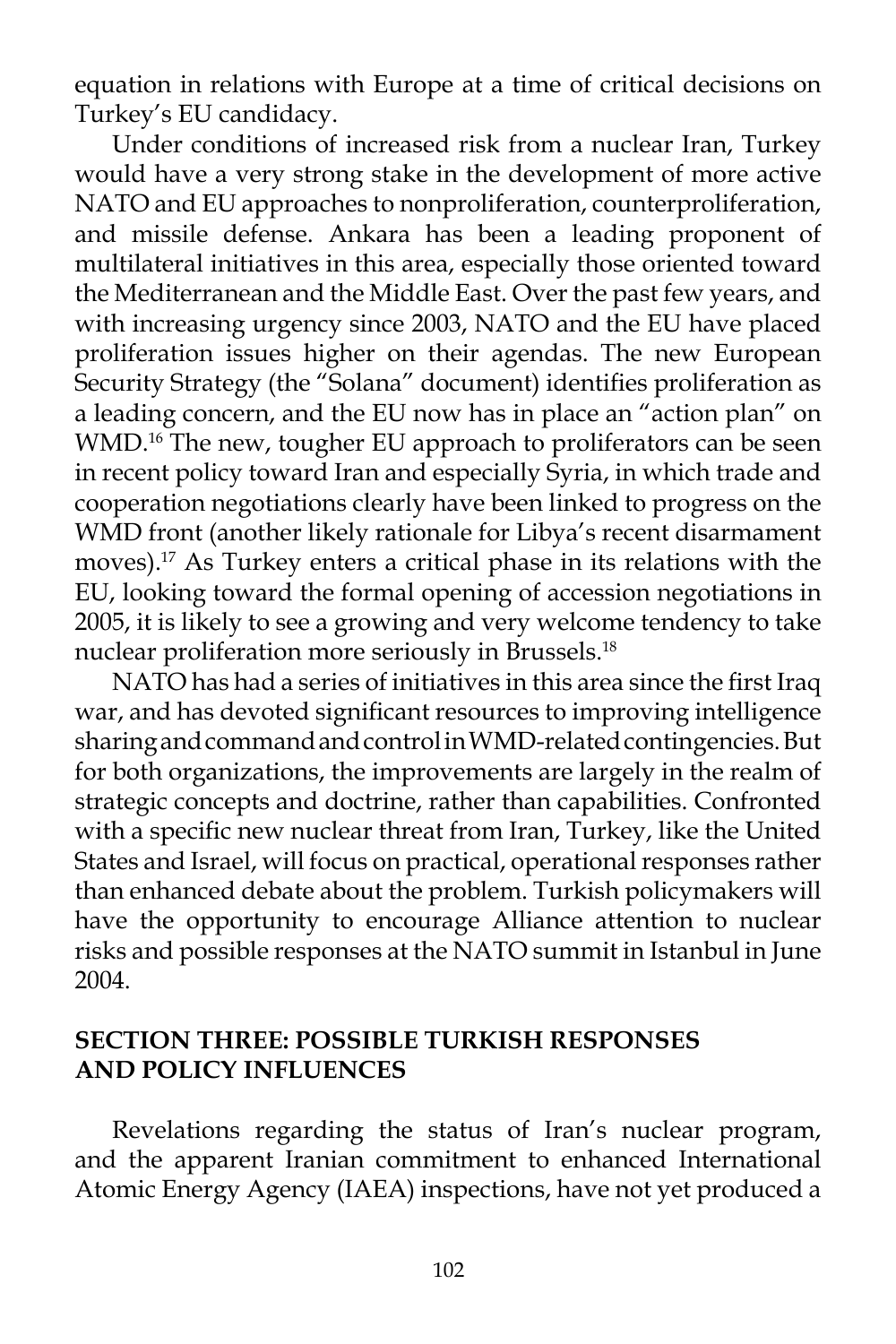measurable response from Ankara, although Turkish policymakers are clearly supportive of pressure on Tehran over nuclear matters, at least in a multilateral context. But how might Turkey respond to the advent of an openly nuclear Iran, or an Iran that declares itself bent on acquiring nuclear weapons regardless of international sanctions? The range of possible Turkish responses is wide, from "denial" ignoring the threat—to the acquisition of a nuclear deterrent of its own.

 The critical context for Turkish decisionmaking in this sphere will be the extent and character of Turkish security ties—with the United States, within NATO, and with European partners. Internal political developments may also have a bearing on Turkish choices. But the perceived relevance and predictability of the country's alliance relations will be the overwhelmingly important influence on Turkey's response.

# **Denial and Decoupling.**

 Turkey could respond to a nuclear-ready Iran simply by denying the significance of the risk. There is some precedent for this approach in terms of Turkey's relatively unconcerned response to proliferation trends in Iraq and across the Middle East prior to the Gulf War of 1990. A credible nuclear capability in Iran would be more difficult for Turkey to ignore, even if the prospect of a military clash with Iran remains very low. A nuclear-ready Iran threatens American and Israeli strategic interests in ways that Ankara cannot ignore if it is to maintain an effective security relationship with these critical partners. Under conditions of ambiguity or dispute regarding Iranian capabilities, Turkey might well opt for an assessment and response in the European mainstream, which might well lean toward "denial."

 Turks who wish to minimize the nuclear threat from Iran will do so by arguing that Turkey's exposure comes about largely as a result of American and Israeli policies, and the direct risks to Turkey come via the prospect of American or Israeli intervention in Iran. In this case, many Turks might seek to decouple the country's security policies from allies who bring more exposure than reassurance. But, with the range of hard security challenges Turkey faces, in multiple regions, it is unlikely that the current Turkish security establishment,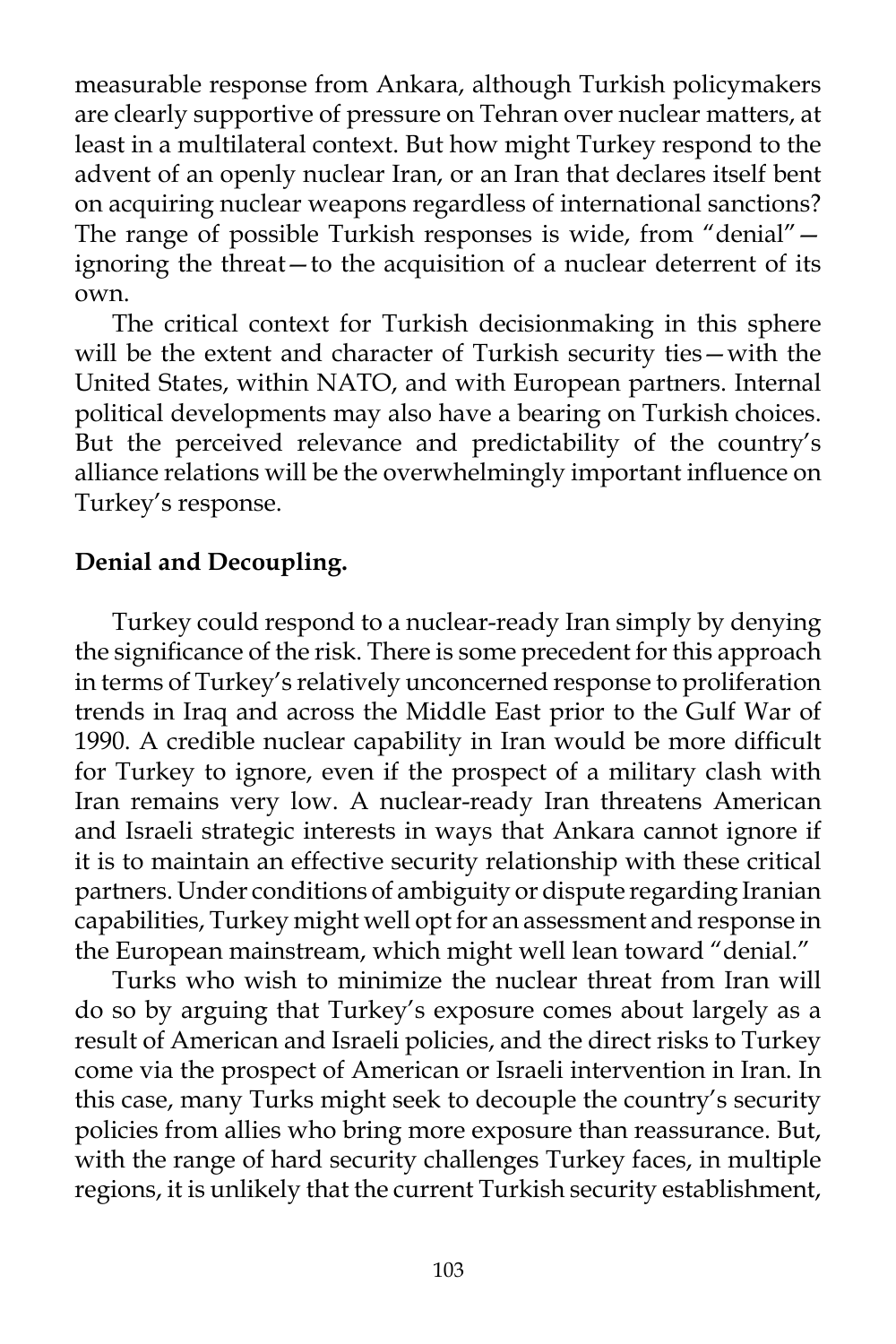even in light of public opinion, would be willing to jeopardize Turkey's overall deterrent posture to pursue a strategy of decoupling in relation to Iranian risks.

# **Reinforced Conventional Deterrence.**

 The prospect of a nuclear-ready Iran would underscore existing Turkish concerns about defense modernization and could accelerate plans for improving the country's early warning and missile defense capabilities. Turkey might also seek to bolster its capacity for locating and striking mobile targets, as well as its rudimentary missile capability, currently limited to ATACMs and an exploratory short-range missile program. Turkey might decide to develop and press forward with an indigenous medium-range ballistic missile program, bringing it into line with several of its Middle Eastern neighbors. These efforts could be strengthened if Turkey proceeds with reported plans to develop its own space launch vehicle for military reconnaissance and commercial purposes by 2010.19 Turkey's alliance partners, especially Greece, might regard this with concern. Russia, a reconstituted Iraq, and above all, Syria, would regard this with alarm.

 Rapid expansion of Turkey's missile defenses would be a less controversial and probably more useful approach. Turkey has already gone some distance in this direction with plans to acquire *Patriot* (PAC-3) missiles, and to participate in the Israeli *Arrow* and perhaps the U.S.-led medium-range extended air defense (MEADS) program with other European allies. Turkey is also a likely site for sensors and boost-phase interceptors deployed as part of an American strategic missile defense architecture.20

 The scale of Turkey's conventional forces and their increasing capacity for regional power projection, coupled with new missile and missile defense capabilities, surely would cause even a nucleararmed regional adversary to think twice about confronting Turkey. That said, Turkish analysts are probably correct in their judgment that the real source of nuclear risk to Turkey flows from the strategic decisions of others—the United States and Israel—regarding Iran. Under these conditions, Turkey's own capacity for conventional preemption or response may not weigh heavily.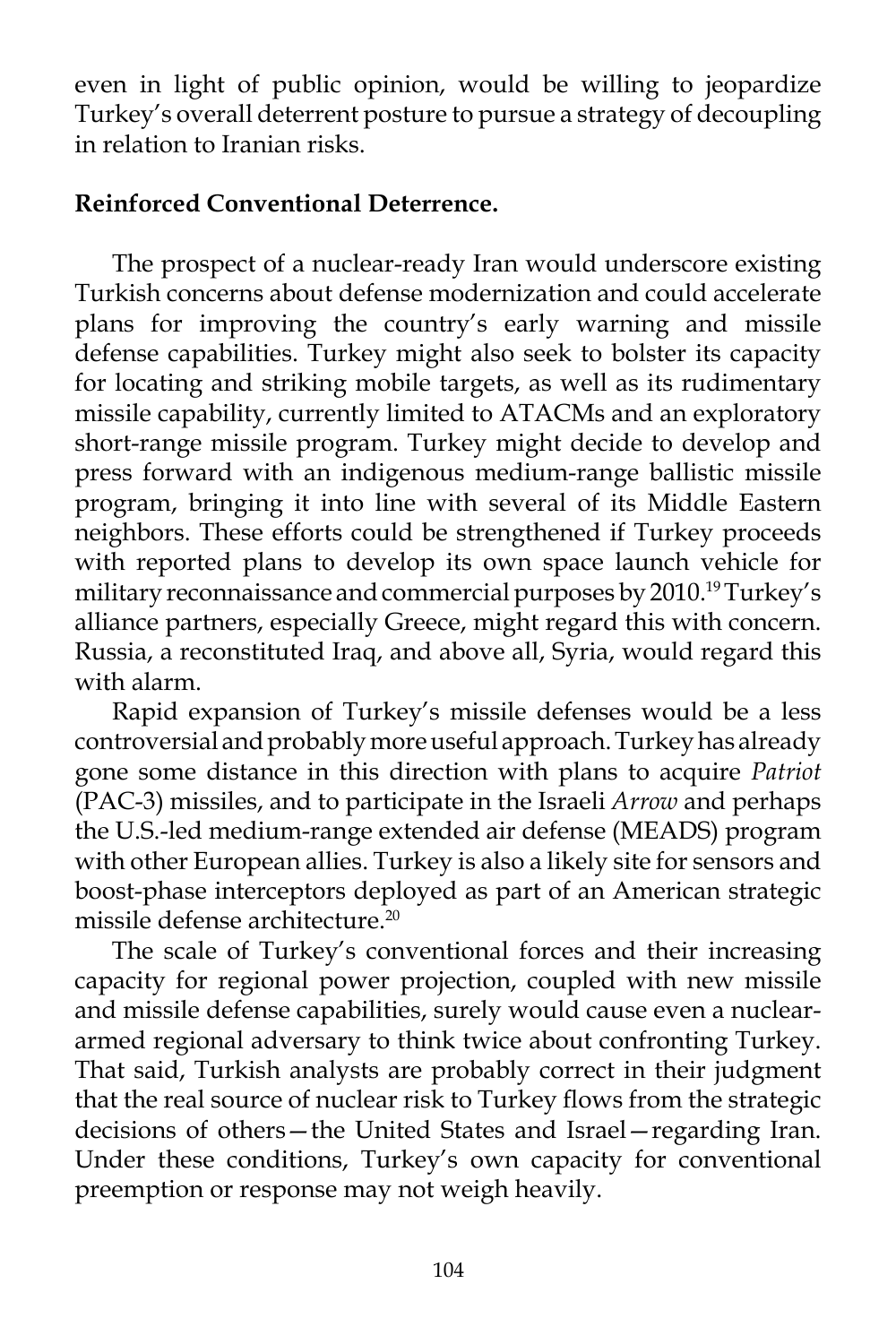# **The Nuclear Option.**

 *Could Turkey go nuclear?* This question has been raised from time to time over the past 2 decades by Turks and others. The short answer is probably "yes." Given sufficient time, Turkey probably would have the technical wherewithal to develop a limited nuclear arsenal and the means for delivering nuclear weapons in regional contingencies. That said, the costs—material, and, above all, political—of pursuing the nuclear option are almost certainly prohibitive for Turkey. The calculus surrounding the nuclear option could become more favorable only under drastically changed conditions, both internal and external.

 Turkey has been a party to the NPT since 1980, and an additional safeguards agreement with the IAEA is also in force. The country's nuclear research facilities consist of the Cekmece Nuclear Research and Training Center and a 250kw TRR research reactor at Istanbul Technical University supplied by General Atomics in the late 1970s.<sup>21</sup> Since the mid-1960s, Turkey has explored the idea of building one or more nuclear power plants—even soliciting tenders for a 1,200MW plant at Akkuyu Bay near Mersin. But for a variety of financial and environmental reasons, little progress has been made.<sup>22</sup> Over the last 2 decades, Turkey's growing energy demands have driven a variety of new arrangements for importing oil and natural gas from Iran, Central Asia, and Russia. These demands could well have justified a nuclear power program, but the financial instability of recent years slowed the growth in energy demand and put an expensive nuclear program out of reach. Apart from cost, the leading internal impediment to nuclear power development in Turkey is now environmental politics, as elsewhere in Europe (critics charge that the proposed plant at Akkuyu is prone to seismic risks).

 Concern about Turkish nuclear intentions has surfaced on a number of occasions, notably in 1981, when Turkey was alleged to have facilitated transfers of nuclear-related technology to Pakistan, and again in 1992, when Senators Glenn and Symington led an effort to halt aid to Turkey in light of allegations about Turkish-Pakistani nuclear cooperation.23 Recent revelations regarding Pakistani nuclear technology transfers to Iran, North Korea, and Libya raise the question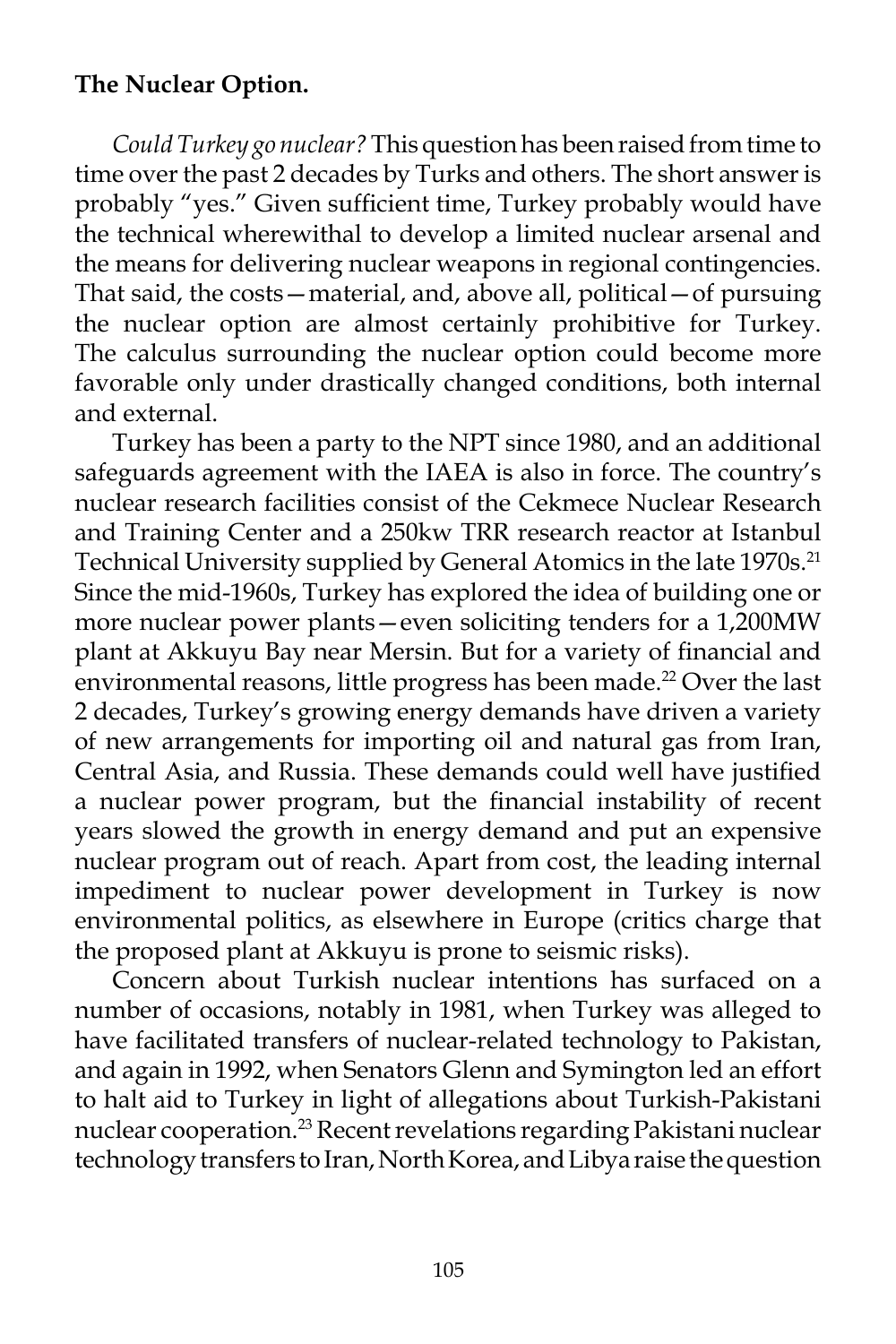of whether Pakistani scientists might have tried to sell nuclear designs and equipment to Ankara. Greek analysts have produced several studies exploring Turkish interests and capabilities in the nuclear realm.24 Most of these pre-date the current détente between Athens and Ankara, and most allege a Turkish interest in acquiring nuclear material and technology from the Turkic republics of the former Soviet Union. Ankara has been quick to deny these allegations. For the most part, however, Greece and other neighbors with a stake in Turkish nuclear developments have been at least as focused on the environmental risks associated with civil nuclear power projects in Turkey. Few regional analysts have taken seriously the prospects for Turkey becoming a nuclear weapons state.

 Pursuit of an independent nuclear capability would be a costly long-term project for Turkey, given the lack of a substantial civil nuclear infrastructure on which to build.<sup>25</sup> Western partners would not transfer the required technology outside the context of a civil program (they have been reluctant to do so even in the context of power projects), and all such transfers are now under intense scrutiny. As an open, democratic society, it would be extraordinarily difficult for Turkey to pursue a clandestine weapons program. To do so openly, to "break out" from NPT and technology transfer agreements would mean estrangement from key Western allies—or worse. A nucleararmed Turkey would raise many of the same concerns associated with a nuclear Germany or a nuclear Japan. It would probably mean the end of Turkey's EU ambitions, and could render the country a pariah in NATO circles. In short, it is an inconceivable path under current conditions.

 Under what conditions might Turkey consider running these very considerable risks to acquire a nuclear deterrent? Internal politics could influence the attractiveness of a nuclear option, but it would probably require a complete reversal of Turkey's secular, Western-oriented path—in short, an anti-western revolution. This is extraordinary unlikely. Externally, some combination of highly disruptive developments could make a nuclear option attractive, if no more practical. A short list of such developments would include the collapse of NATO and its nuclear-backed security guarantee; a deadend in Turkey's EU candidacy; a formal collapse of the international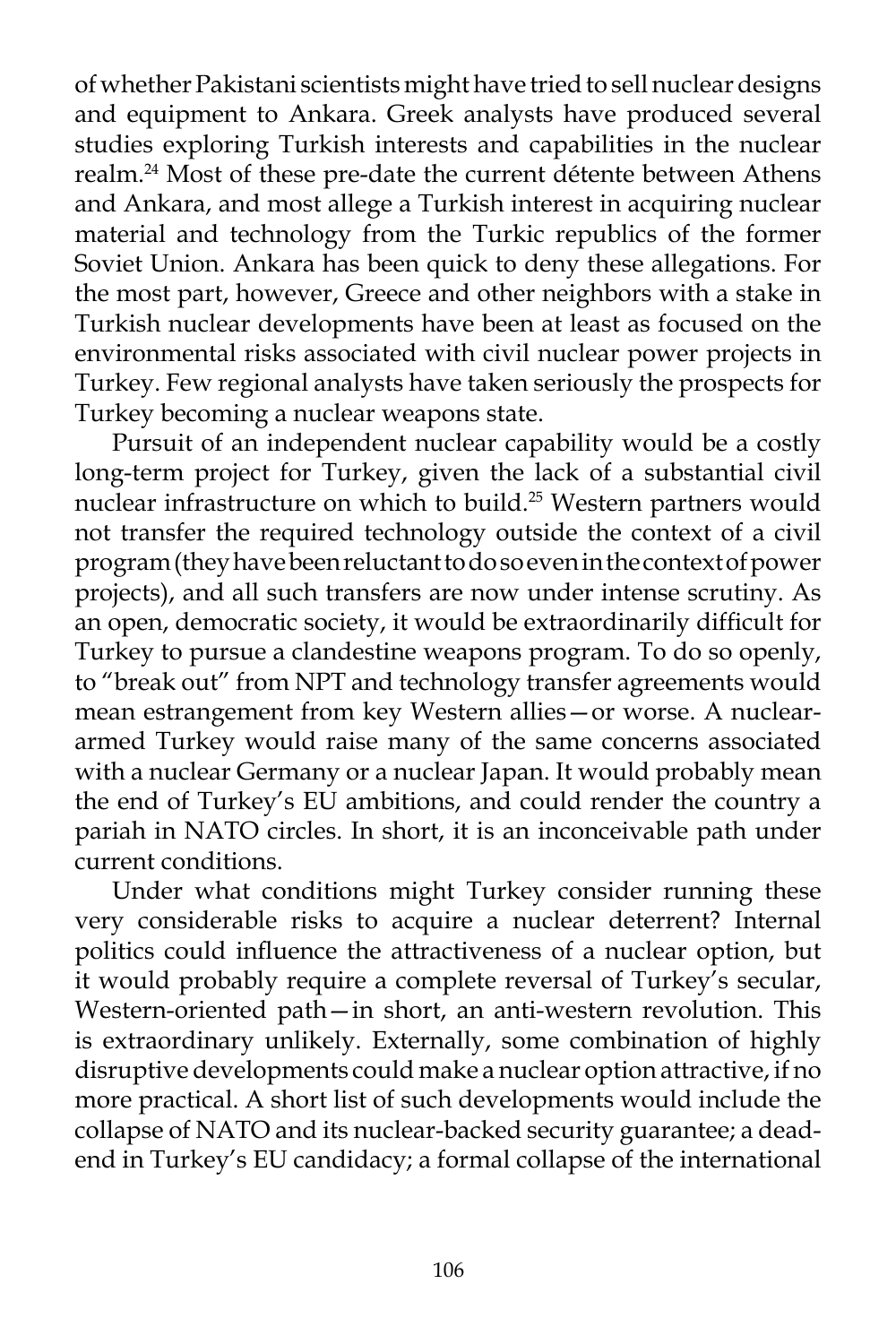nonproliferation regime and the rise of multiple new nuclear weapons states; and the emergence of real, proximate flashpoints in Turkish-Iranian relations outside the nuclear realm—taken together, regional and international anarchy as seen from Ankara.

# **Bilateral and Multilateral Responses.**

 Without question, Turkey's preferred response to a nuclear Iran will be multilateral. If there is a transatlantic consensus to act, either to constrain or sanction Iranian nuclear plans, or to prevent the production and deployment of nuclear weapons in a nuclear-ready Iran, Ankara will most likely be supportive, diplomatically and militarily. In the absence of a transatlantic consensus, the Turkish calculus will be more complex and uncertain. With decisions regarding EU accession talks looming on the horizon (and with other obstacles such as Cyprus on the way to resolution), Ankara will be wary of getting out of step with mainstream European policies, even under pressure from the United States or Israel. The ideal approach from the Turkish perspective would be a multilateral, UN-backed action aimed at the nuclear disarmament of Iran, leaving in place or even expanding the economic engagement of Tehran—essentially the Libyan model.

 If diplomatic pressure and new sanctions are ineffective in slowing Iran's nuclear ambitions and Iran reaches a more advanced "nuclear ready" posture or actually prepares for the deployment of nuclear weapons, Turkey might back an American or Israeli strike against Iranian nuclear and missile facilities. Incirlik airbase could be put at the disposal of U.S. air expeditionary forces. Intelligence gathered from facilities in Turkey, as well as access to Turkish airspace for transit and refueling, would facilitate greatly Israel's ability to strike Iran's WMD infrastructure.<sup>26</sup> Turkey's increasingly capable air force could also contribute to counternuclear operations or strikes against Iranian missile sites of special concern (e.g., *Shahab-3* launchers).

 Participation in an Israeli or American strike would imply some risks for Turkey, including the possibility of a preemptive or retaliatory Iranian missile strike, possibly WMD-armed, on Turkish bases or cities. Even Turkish support for stronger nuclear-related sanctions on Iran could jeopardize cooperation with Tehran on issues of concern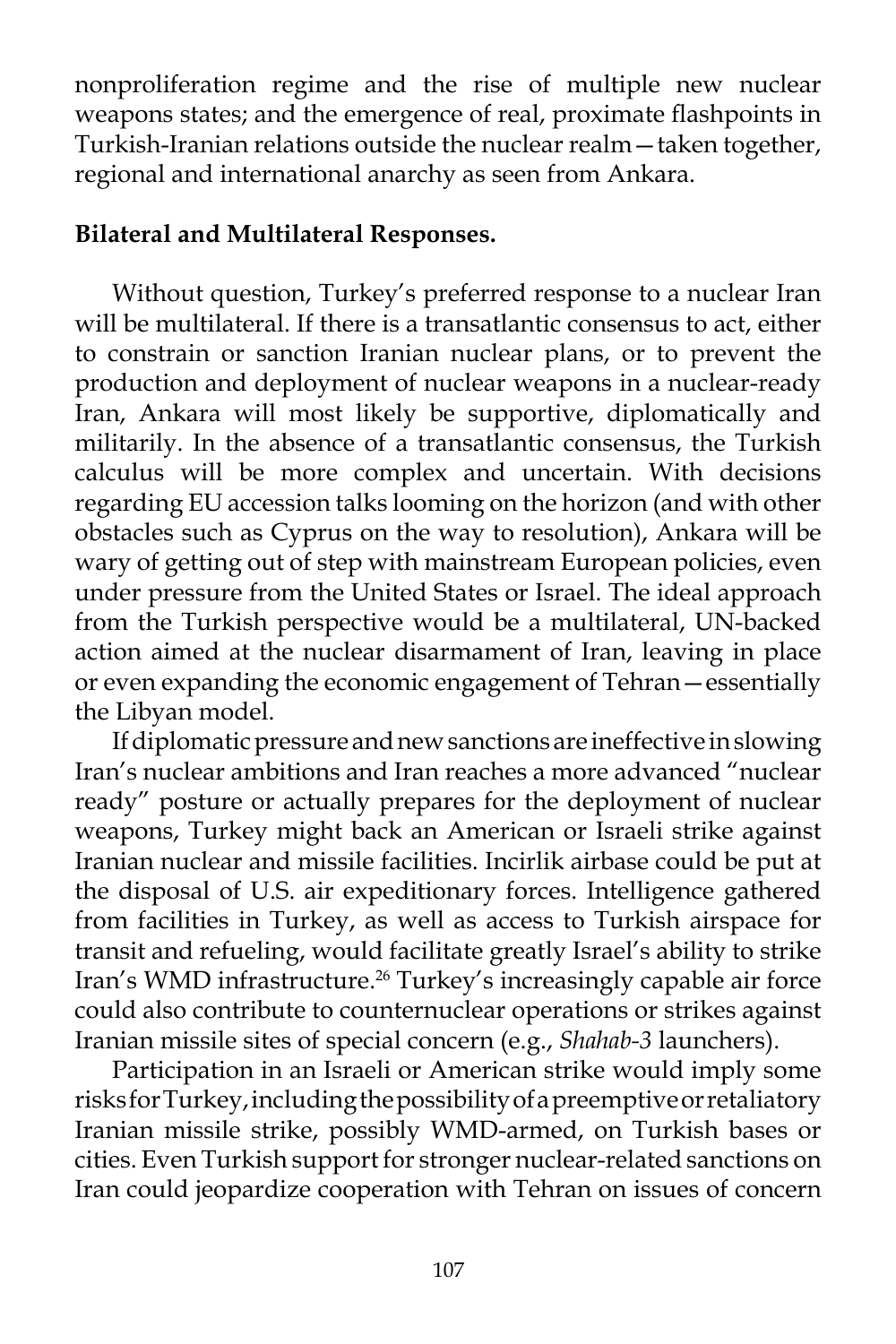to Ankara. It could further complicate Turkey's Kurdish policies, and might spur Iranian meddling in Turkey's religious politics, or support for terrorism inside Turkey. On balance, however, Ankara will most likely run some risks to assure that it will not confront a nuclear Iran, with all that this would imply for longer-term Iranian leverage over Ankara across the board. The political dilemmas may be more difficult for Turkey, especially in the absence of European backing for military action against Iran. With European relations in the balance, Ankara might well opt to observe the destruction of Iranian nuclear facilities from the sidelines (perhaps with some very quiet intelligence and logistical support) rather than risk the political—and possibly real—fallout from active participation.

# **SECTION FOUR: CONCLUSIONS AND POLICY IMPLICATIONS**

 After years of relative neglect of WMD risks emanating from the Middle East, Turkey has begun to focus more seriously on these risks, above all the prospect of new nuclear powers appearing on the country's borders. A nuclear or near-nuclear Iran would negatively affect Turkish interests. Quite apart from the country's physical vulnerability to nuclear attack with missiles of increasing range and accuracy, a nuclear-ready Iran would complicate Turkey's regional policies, many closely tied to internal security concerns. Ankara already takes Iran seriously as a regional actor. A nuclear Iran would acquire far greater strategic weight in its relations with Turkey, and others. It is a development Turkey's security elite and increasingly active and well-informed public would prefer not to confront. This analysis points to a number of conclusions about Turkey's exposure and potential responses, with some important policy implications for the United States, Europe, and NATO.

 First, Turkey's relations with Iran lack obvious flashpoints for direct military confrontation. There are certainly sources of friction, and these could worsen. But there is little risk of an overt clash of the kind imaginable with Syria until quite recently. Few Turks perceive a direct military threat from Iran. A nuclear Iran would reduce Ankara's regional freedom of action, but might not threaten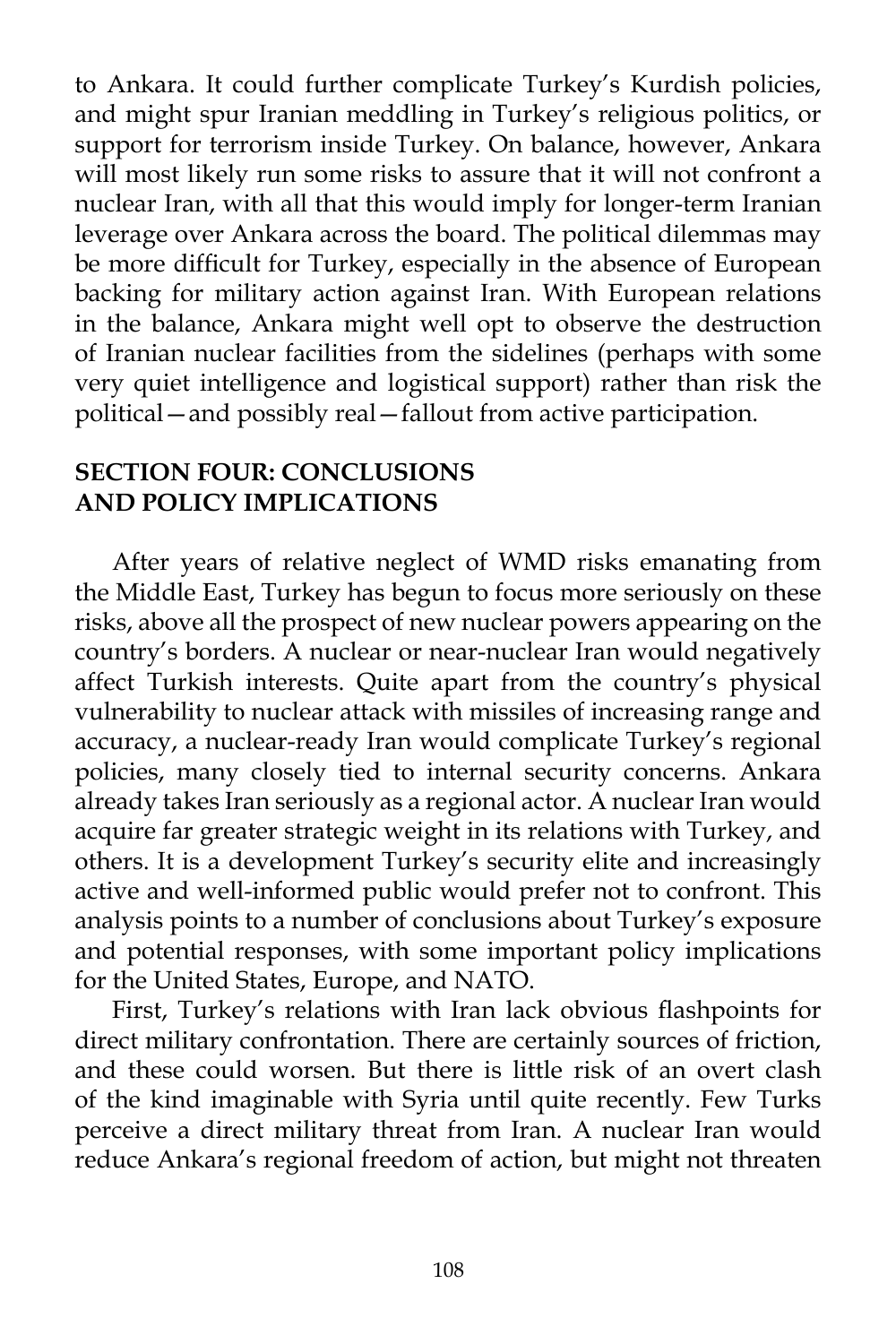Turkish security directly in the near-term. The real effect on Turkish interests—and it could be substantial—would be of a longer-term, geopolitical nature.

 Second, to the extent that Turkey does perceive a threat from Iranian WMD and missile capabilities, it tends to be seen as a product of American and Israeli confrontation with Iran, and possible spillovers affecting Turkey. Turkish bases and population centers would be exposed to the retaliatory consequences of intervention by Turkey's western partners. Turks have had to confront this reality as part of their calculus of cooperation with Washington in Iraq; it operates with equal force in relation to Iran. Turkish exposure, and an inherent ambivalence regarding sovereignty compromises in defense ties, means that Turkish cooperation in preventive action against Iran cannot be taken for granted despite Ankara's clear interest in forestalling the emergence of new nuclear powers in the Middle East.

 Third, Turkey will be heavily affected by the strategies of others the United States, Europe, Israel, Russia—vis-à-vis a nuclearready Iran. The country is not well-placed to undertake unilateral responses, and will exhibit a strong preference for multilateral approaches that do not expose Turkey to risks in its overwhelmingly important transatlantic and European relationships. Conventional and unconventional responses to Iranian nuclear proliferation could also have a cascading effect on strategic balances beyond the Middle East, affecting Turkish relations with Russia, Greece and others.

 Fourth, the critical external influences on Turkish decisionmaking toward a nuclear-ready Iran are the perceived predictability of the NATO security guarantee, including a credible nuclear component, and Turkey's continued integration in Europe. To the extent that the NATO tie remains credible, Turkey's leadership is likely to adopt a measured response to Iranian risks. To the extent that the prospect of EU membership remains alive, Ankara will be wary of policy options that might jeopardize relations with Brussels and key European partners. Turkey could well find itself caught between more forward leaning American and Israeli counterproliferation policies on the one hand, and a more relaxed European approach on the other. This would be a tremendously challenging situation for Turkey, whose security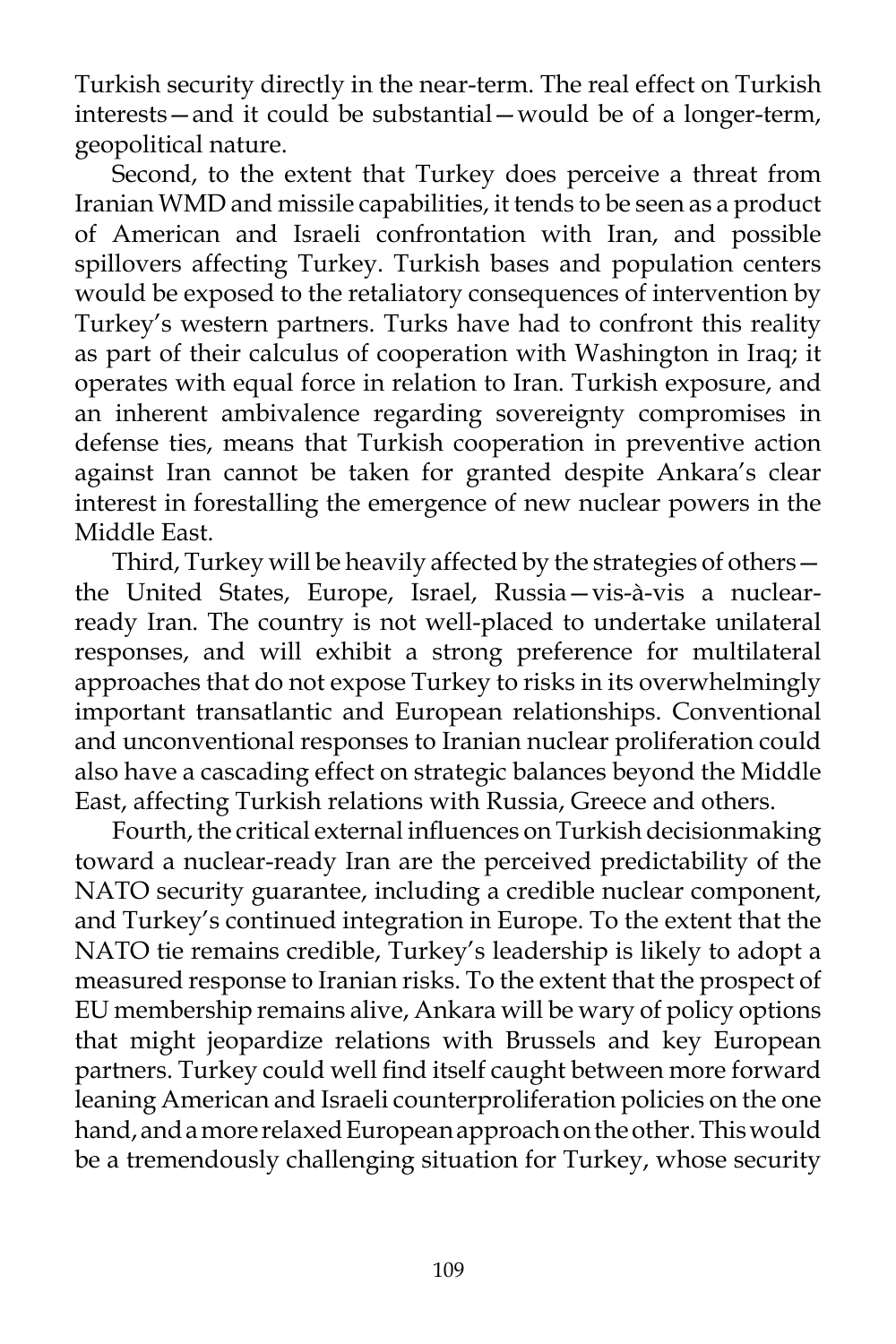establishment, absent political considerations, might well prefer a more aggressive stance. The solution would be the development of a more assertive European approach to proliferation risks in Iran and elsewhere—and there is evidence to suggest that this is emerging.

 Fifth, the United States and Europe have a clear stake in encouraging Turkey to take Iranian proliferation risks seriously, but without pursuing dangerous and destabilizing unilateral options in response. Turkey is inclined to pursue a measured path. In doing so, Ankara will rightly seek reassurance regarding NATO's commitment to Turkish defense in Middle Eastern contingencies. Turkish policymakers will look for evidence that NATO allies are addressing the doctrinal and operational challenges implied by the need to confront new nuclear and non-European risks. Turkey will seek, and should get, arrangements for the more rapid deployment of air and missile defense assets, and accelerated movement in the area of theater missile defense, including joint projects with Israeli participation. The June 2004 Istanbul Summit offers an excellent opportunity to place nuclear and missile risks higher on the NATO agenda and higher on bilateral agendas with Ankara.

## **ENDNOTES - CHAPTER 4**

 1. For a more extensive discussion, see F. Stephen Larrabee and Ian O. Lesser, *Turkish Foreign Policy in An Age of Uncertainty*, Santa Monica, CA: RAND, 2003.

 2. On Turkey's strategic culture, see Philip Robins*, Suits and Uniforms: Turkish Foreign Policy Since the Cold War*, London: Hurst and Company, 2003, pp. 161-181.

 3. In the mid-1990s, Turkey initiated a sweeping and very costly plan for defense modernization, possibly totaling 150 billion dollars or more in new acquisitions and up-grades over 25 years. The financial crisis of 2000 and onward has cast considerable doubt on the extent and pace of this program, but key aspects continue to move ahead as planned. Annual procurement spending is now in the region of \$3 billion per year, with an overall defense budget (narrowly defined) of roughly \$7.5 billion in 2001.

 4. The ability of Turkey's adversaries to play an internal security card was central to the much-debated argument set out by Ambassador Sukru Elekdag in 1994, regarding the need for a "two and a half war" strategy, with Greece, Syria, and the PKK insurgency as key contingencies for planning.

 5. Until quite recently, the author would have described Turkish policymakers as being "in denial" regarding the nature of proliferation risks on the country's borders and the implications for security cooperation with allies. See Ian O. Lesser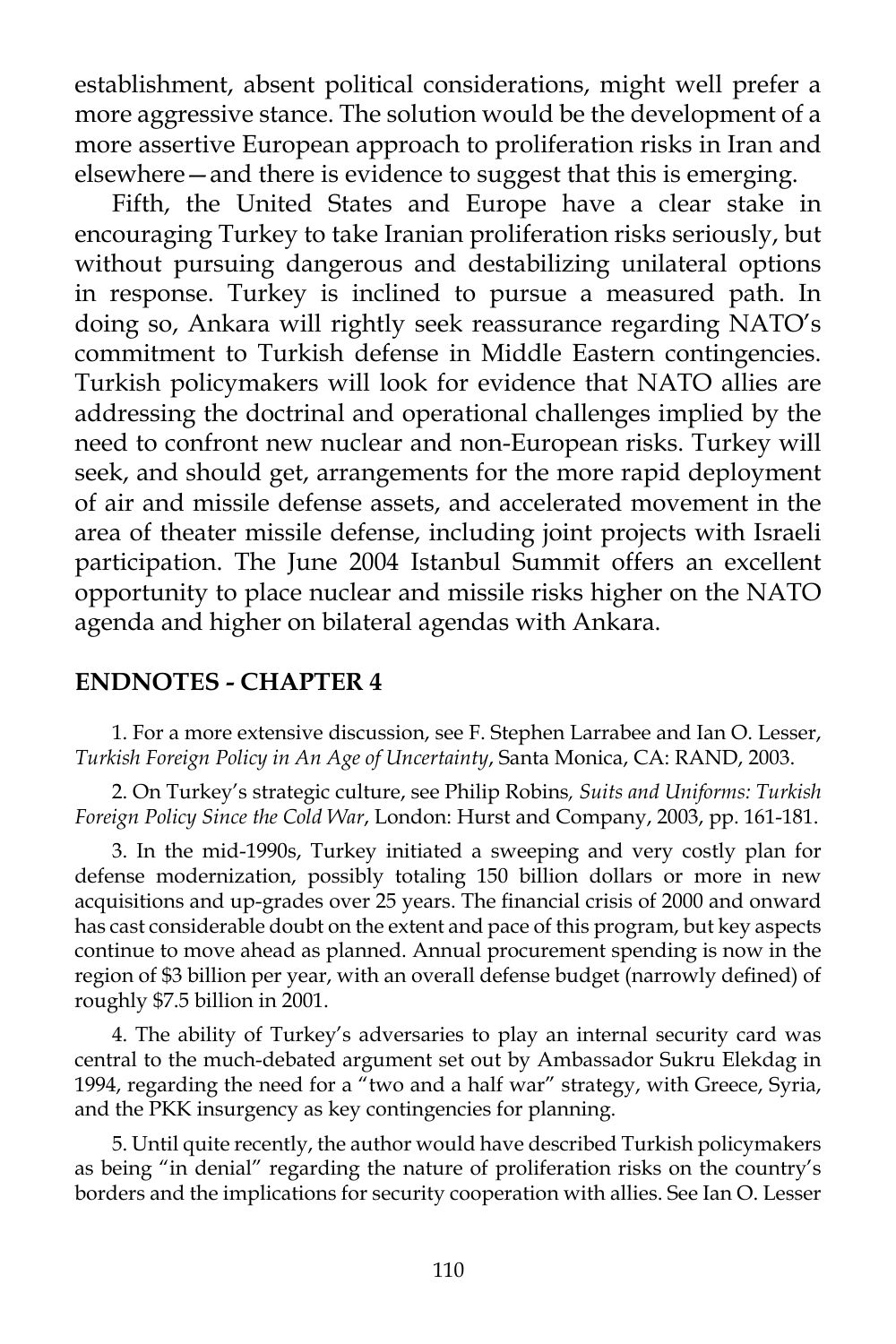and Ashley J. Tellis, *Strategic Exposure: Proliferation Around the Mediterranean*, Santa Monica, CA: RAND, 1996.

6. Efraim Inbar, "The Turkish-Israeli Entente," unpublished paper.

7. Robins, p. 202.

 8. See Anthony H. Cordesman, *Weapons of Mass Destruction in the Middle East*, London: Brassey's, 1991, pp. 40-42; and Duygu Sezer, *Turkey's New Security Environment, Nuclear Weapons and Proliferation,* Los Alamos, NM: Center for National Security Studies, 1994.

 9. See, for example*, Turkish Daily News*, August 11, 1992, cited in Robins, p. 203.

10. See Lesser, "Playing Turkey," *Aspenalia*, Vol. 21, No. 22, 2003, pp. 166-174.

 11. For a official Turkish assessment of NATO defense support to Turkey in the run-up to the Iraq War, see *Turkey's Security Perspectives and Its Relations with NATO*, Turkish Foreign Ministry, December 2003, p. 4, *www.mfa.gov.tr/grupa/af/ secure.htm*.

 12. I am grateful to Alan Makovsky for this description of Turkish attitudes toward the Middle East.

 13. For an excellent discussion of Turkish strategy in the Middle East generally, see Kemal Kirisci, "Post Cold War Turkish Security and the Middle East," *Middle East Review of International Affairs* (hereafter *MERIA*), Vol. 1, No. 2, July 1997.

 14. See Amberin Zaman, "Syrian Leader's Visit Highlights Shift in Relations with Turkey," *Los Angeles Times*, January 7, 2004.

 15. Soner Cagaptay, "A Turkish Rapprochement with Middle East Rogue States?" *Policywatch*, No. 825, Washington, DC: Washington Institute for Near East Policy, January 9, 2004.

 16. See *A Secure Europe in A Better World: European Security Strategy*, Paris: European Union Institute for Security Studies, December 2003; and the "Action Plan for the Implementation of the Basic Principles for an EU Strategy against Proliferation of Weapons of Mass Destruction," *The European Union and WMD Non-proliferation*, 2003, accessed at *http://www.sipri.org/contents/expcon/eu\_wmd. html*.

 17. This linkage is also noted in Javier Solana, "The EU Security Strategy: Implications for Europe's Role in a Changing World," remarks delivered in Berlin, November 12, 2003, accessed at *http://europa-eu-un.org/articles/en/article\_3006\_ en.htm*.

 18. See Dalia Dassa Kaye, "Europe, Syria and Weapons of Mass Destruction," *Policywatch*, No. 824, January 8, 2004, Washington, DC: Washington Institute for Near East Policy.

 19. "Report on Turkey's Plans to Launch its Own Missile into Space by 2010 at Earliest," Istanbul *Milliyet*, February 1, 2004 (FBIS text).